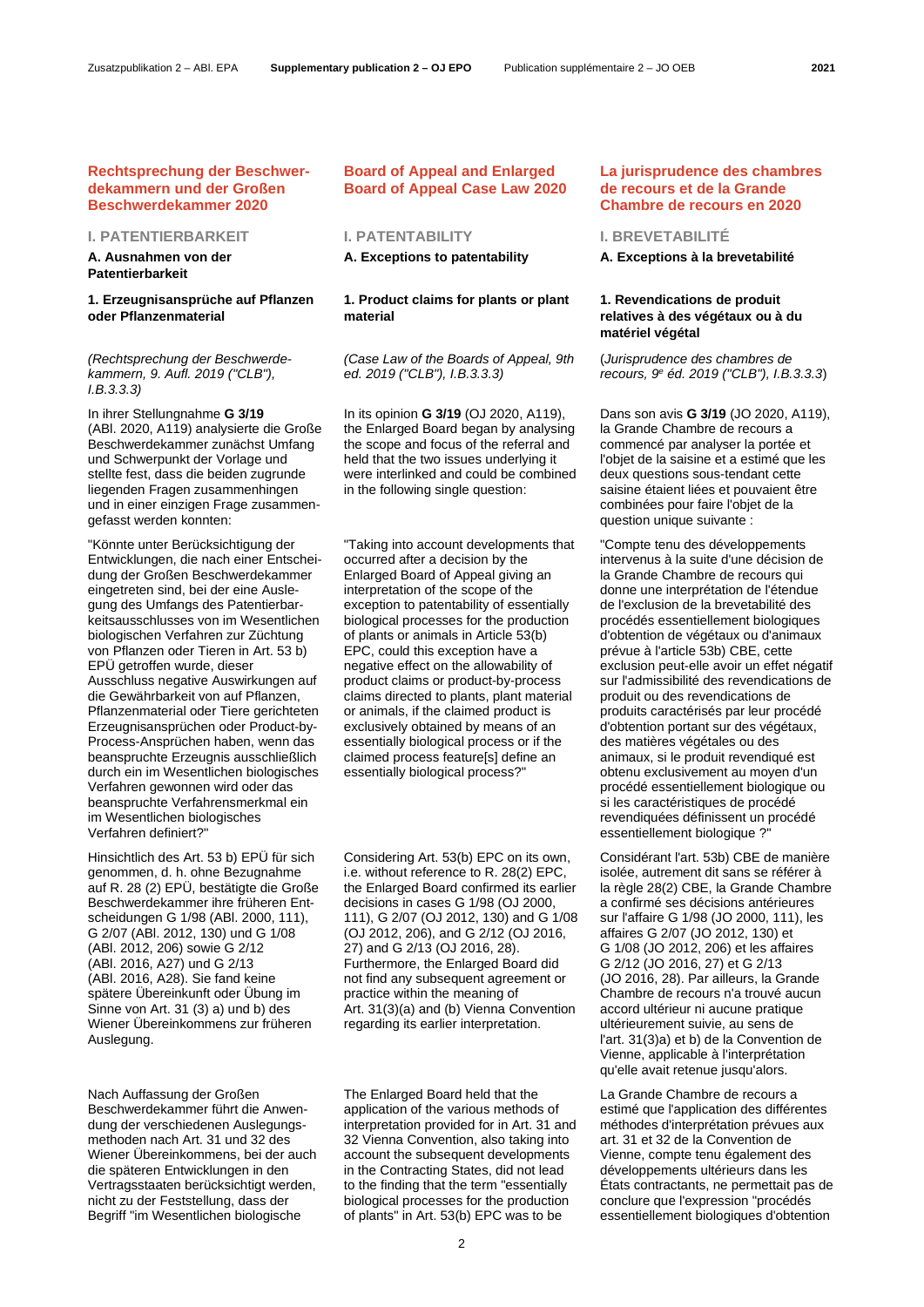Verfahren zur Züchtung von Pflanzen" in Art. 53 b) EPÜ klar und eindeutig so zu verstehen wäre, dass er sich auf Erzeugnisse erstreckt, die durch solche Verfahren definiert oder gewonnen werden. Sie bestätigte daher ihre diesbezüglichen Schlussfolgerungen in G 2/12.

Gleichzeitig räumte die Große Beschwerdekammer jedoch ein, dass Art. 53 b) EPÜ einem solchen umfassenderen Verständnis des Verfahrensausschlusses auch nicht entgegensteht. Außerdem erkannte sie an, dass sich die der Entscheidung G 2/12 zugrunde liegende Rechts- und Sachlage mit dem Erlass der R. 28 (2) EPÜ wesentlich geändert hat. Diese Änderung stellt einen neuen Aspekt dar, der sich seit der Unterzeichnung des EPÜ ergeben hat und Grund zu der Annahme geben kann, dass eine grammatische und restriktive Auslegung des Wortlauts des Art. 53 b) EPÜ in Widerspruch zu den vom Gesetzgeber verfolgten Zielen steht, während eine dynamische Auslegung zu einem vom Wortlaut der Vorschrift abweichenden Ergebnis führen könnte. Die Große Beschwerdekammer befand, dass der Patentierbarkeitsausschluss von Erzeugnissen, die ausschließlich durch ein im Wesentlichen biologisches Verfahren gewonnen werden, nicht mit dem Wortlaut des Art. 53 b) EPÜ unvereinbar ist, der diese breitere Auslegung des Begriffs "im Wesentlichen biologische Verfahren zur Züchtung von Pflanzen oder Tieren" nicht ausschließt. Sie kam zu dem Ergebnis, dass die Aufnahme der R. 28 (2) EPÜ angesichts der eindeutigen gesetzgeberischen Absicht der im Verwaltungsrat vertretenen Vertragsstaaten und im Hinblick auf Art. 31 (4) des Wiener Übereinkommens eine dynamische Auslegung des Art. 53 b) EPÜ zulässt und sogar verlangt.

Die Große Beschwerdekammer gab deshalb die in G 2/12 getroffene Auslegung des Art. 53 b) EPÜ auf und befand im Lichte der R. 28 (2) EPÜ, dass der Begriff "im Wesentlichen biologische Verfahren zur Züchtung von Pflanzen oder Tieren" in Art. 53 b) EPÜ so zu verstehen und anzuwenden ist, dass er sich auf Erzeugnisse erstreckt, die ausschließlich durch ein im Wesentlichen biologisches Verfahren gewonnen werden, oder auf Fälle, in denen das beanspruchte Verfahrensmerkmal ein im Wesentlichen biologisches Verfahren definiert. Auf dieser Grundlage beantwortete die Große Beschwerdekammer die Vorlagefrage schließlich wie folgt:

"Unter Berücksichtigung der Entwicklungen nach den Entscheidungen

read clearly and unambiguously as extending to products defined or obtained by such processes. It therefore endorsed the respective conclusions that it had come to in G 2/12.

At the same time, however, the Enlarged Board acknowledged that Art. 53(b) EPC did not prohibit this broader understanding of the process exclusion either. Furthermore, the Enlarged Board recognised that, with the introduction of R. 28(2) EPC, the legal and factual situation underlying decision G 2/12 had substantially changed. This amendment constituted a new aspect that had arisen since the EPC was signed which could give reason to believe that a grammatical, and restrictive, interpretation of the wording of Art. 53(b) EPC conflicted with the legislator's aims, whereas a dynamic interpretation could bring a result that diverged from the wording of the law. The Enlarged Board held that the exclusion of products exclusively obtained by means of an essentially biological process was not incompatible with the wording of Art. 53(b) EPC, which did not rule out this broader construction of the term "essentially biological processes for the production of plants or animals". The Enlarged Board concluded that, in view of the clear legislative intent of the Contracting States as represented in the Administrative Council and having regard to Art. 31(4) Vienna Convention, the introduction of R. 28(2) EPC allowed and indeed called for a dynamic interpretation of Art. 53(b) EPC.

Accordingly, the Enlarged Board abandoned the interpretation of Art. 53(b) EPC given in decision G 2/12 and, in the light of R. 28(2) EPC, held that the term "essentially biological processes for the production of plants or animals" in Art. 53(b) EPC was to be understood and applied as extending to products exclusively obtained by means of an essentially biological process or if the claimed process feature defined an essentially biological process. In conclusion, the Enlarged Board of Appeal answered the referral as follows:

"Taking into account developments after decisions G 2/12 (OJ 2016, 27) de végétaux" à l'art. 53b) CBE doit être interprétée, clairement et sans ambiguïté, comme couvrant également les produits définis ou obtenus par de tels procédés. Elle a dès lors entériné les conclusions auxquelles elle était parvenue à ce sujet dans sa décision G 2/12.

Cela étant, la Grande Chambre a reconnu que l'art. 53b) CBE n'interdisait pas non plus une telle interprétation plus large de l'exclusion des procédés. Elle a en outre admis que l'introduction de la règle 28(2) CBE avait modifié de manière significative la situation de droit et de fait qui sous-tendait la décision G 2/12. Ce changement représentait un nouvel aspect apparu depuis la signature de la CBE qui pourrait donner à penser qu'une interprétation grammaticale, et restrictive, du libellé de l'art. 53b) CBE est en contradiction avec les objectifs poursuivis par le législateur, tandis qu'une interprétation dynamique pourrait donner un résultat qui diverge du libellé des dispositions. La Grande Chambre de recours a estimé que l'exclusion des produits obtenus exclusivement au moyen d'un procédé essentiellement biologique n'était pas incompatible avec le libellé de l'art. 53b) CBE, qui n'excluait pas cette interprétation plus large de l'expression "procédés essentiellement biologiques d'obtention de végétaux ou d'animaux". La Grande Chambre de recours a conclu qu'eu égard à l'intention législative manifeste des États contractants, tels que représentés au sein du Conseil d'administration, et compte tenu de l'art. 31(4) de la Convention de Vienne, l'introduction de la règle 28(2) CBE permettait et même appelait une interprétation dynamique de l'art. 53b) CBE.

En conséquence, la Grande Chambre de recours a abandonné l'interprétation de l'art. 53b) CBE donnée dans la décision G 2/12 et, à la lumière de la règle 28(2) CBE, a estimé que l'expression "procédés essentiellement biologiques d'obtention de végétaux ou d'animaux" à l'art. 53b) CBE doit être interprétée et appliquée comme couvrant également les produits obtenus exclusivement au moyen d'un procédé essentiellement biologique et les cas où les caractéristiques de procédé revendiquées définissent un procédé essentiellement biologique. En conclusion, la Grande Chambre de recours a répondu comme suit à la question dont elle avait été saisie :

"Compte tenu des développements qui sont intervenus après les décisions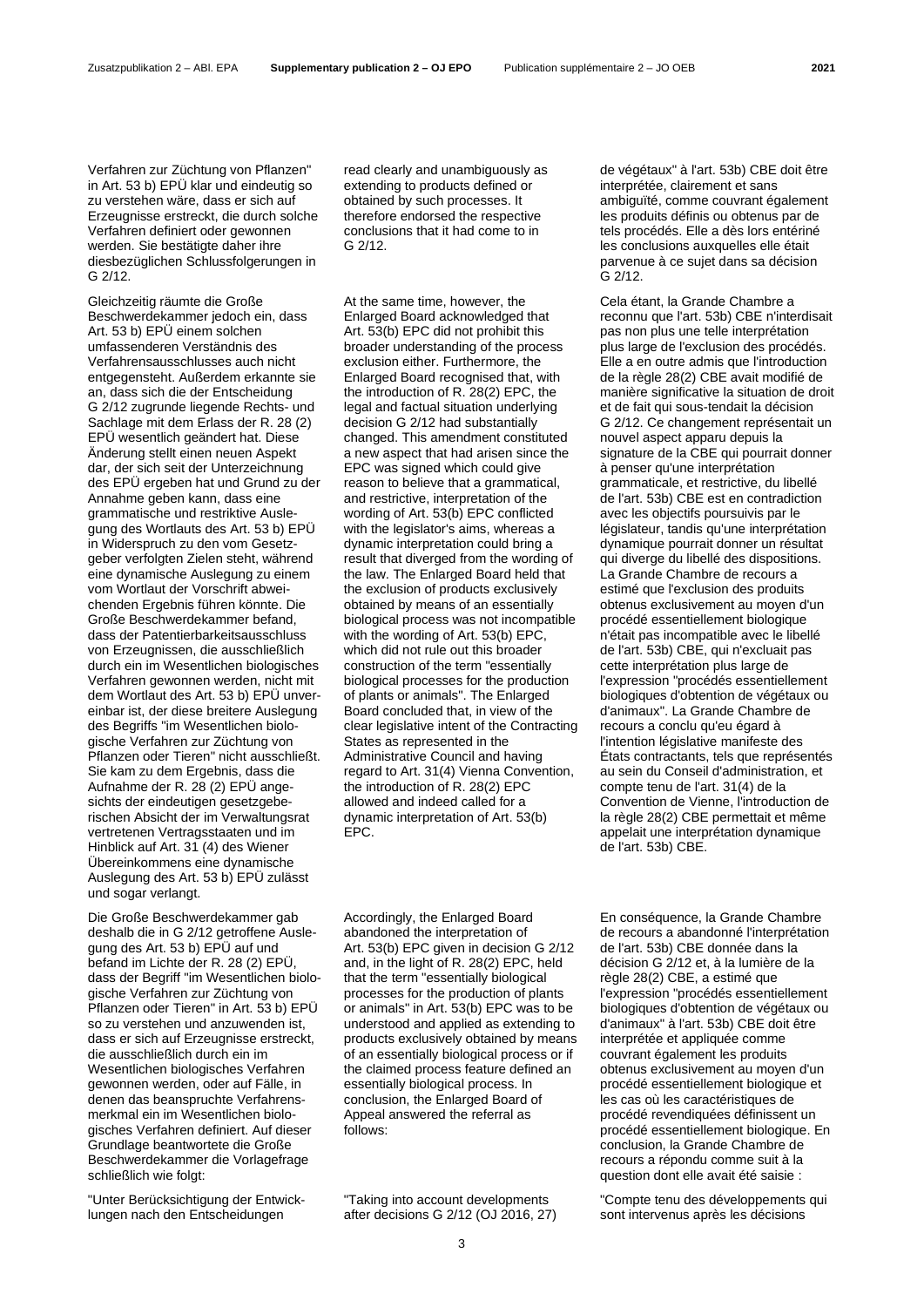G 2/12 (ABl. 2016, A27) und G 2/13 (ABl. 2016, A28) der Großen Beschwerdekammer wirkt sich der Patentierbarkeitsausschluss von im Wesentlichen biologischen Verfahren zur Züchtung von Pflanzen oder Tieren in Art. 53 b) EPÜ negativ auf die Gewährbarkeit von auf Pflanzen, Pflanzenmaterial oder Tiere gerichteten Erzeugnisansprüchen und Product-by-Process-Ansprüchen aus, wenn das beanspruchte Erzeugnis ausschließlich durch ein im Wesentlichen biologisches Verfahren gewonnen wird oder die beanspruchten Verfahrensmerkmale ein im Wesentlichen biologisches Verfahren definieren.

Diese negative Auswirkung gilt nicht für vor dem 1. Juli 2017 erteilte europäische Patente und für anhängige europäische Patentanmeldungen, die vor diesem Tag eingereicht wurden und noch anhängig sind."

### **2.1 Chirurgischer Verfahrensschritt in einem mehrstufigen Verfahren**

### *(CLB, I.B.4.3.1) (CLB, I.B.4.3.1) (CLB, I.B.4.3.1)*

In **T 1631/17** handelte es sich um ein Verfahren zur Herstellung von Zahnersatzteilen. Der Beschwerdeführer (Patentinhaber) legte Beschwerde gegen die Entscheidung der Einspruchsabteilung ein, das Patent zu widerrufen. Es war unbestritten, dass der Wortlaut von Anspruch 1 keinen expliziten Verfahrensschritt beinhaltete, der im Sinne von Art. 53 c) EPÜ als chirurgisch anzusehen gewesen wäre. Allerdings umfasste das beanspruchte Verfahren einen solchen Schritt, was ausreichend ist, um unter den Ausschlusstatbestand des Art. 53 c) EPÜ zu fallen (G 1/07, ABl. 2011, 134). Gemäß der Beschreibung beginnt das erfindungsgemäße Verfahren damit, dass eine erste Abformung von einem Gebiss genommen wird, in dem zunächst provisorisch die fehlende Zahnsubstanz ergänzt wurde. Dieses "fertige" Gebiss wird abgeformt und erst danach werden die Zähne für die zweite Abformung präpariert. Mithilfe der beiden Abformungen wird der Zahnersatz hergestellt. Daraus ergab sich, dass das Ergänzen der fehlenden Zahnsubstanz ein wesentliches Merkmal der Erfindung darstellte. Dies gilt im vorliegenden Fall insbesondere auch deshalb, weil dieser Schritt genau den Beitrag darstellte, der über den Stand der Technik hinausging. Dieser Verfahrensschritt musste daher bei der Auslegung des Anspruchs mitgelesen werden. Die Präparation der Zähne, die nach der ersten Abformung stattfindet,

and G 2/13 (OJ 2016, 28) of the Enlarged Board of Appeal, the exception to patentability of essentially biological processes for the production of plants or animals in Article 53(b) EPC has a negative effect on the allowability of product claims and product-byprocess claims directed to plants, plant material or animals, if the claimed product is exclusively obtained by means of an essentially biological process or if the claimed process features define an essentially biological process.

This negative effect does not apply to European patents granted before 1 July 2017 and European patent applications which were filed before that date and are still pending."

# **2.1 One surgical step in a multi-step method**

**T 1631/17** concerned a method for producing tooth replacement parts. The appellant (patent proprietor) had appealed against the opposition division's decision to revoke the patent. It was undisputed that the wording of claim 1 did not contain any explicit method step that could be deemed surgical within the meaning of Art. 53(c) EPC. However, the claimed method did encompass a step of this kind, and this was sufficient for the patent to fall under the exception stipulated in Art. 53(c) EPC (G 1/07, OJ 2011, 134). As per the description, the method according to the invention began by a first impression being taken from a dentition in which the missing tooth substance had first been temporarily replaced. Only after this impression of the "complete" dentition had been taken were the teeth prepared for the second impression. The dentures were then produced using the two impressions. It followed that replacing the missing tooth substance was an essential feature of the invention. This was particularly true in this case since it was this exact step that made the contribution over the prior art. This method step thus had to be read into the claim when interpreting it. The preparation of the teeth – a step performed after the first impression – therefore also fell within the claimed method, in terms of both when and where it was done. To carry out the claimed method, it was essential to

G 2/12 (JO 2016, 27) et G 2/13 (JO 2016, 28) de la Grande Chambre de recours, l'exclusion de la brevetabilité des procédés essentiellement biologiques d'obtention de végétaux ou d'animaux prévue à l'article 53b) CBE a un effet négatif sur l'admissibilité des revendications de produit et des revendications de produits caractérisés par leur procédé d'obtention portant sur des végétaux, des matières végétales ou des animaux, si le produit revendiqué est obtenu exclusivement au moyen d'un procédé essentiellement biologique ou si les caractéristiques de procédé revendiquées définissent un procédé essentiellement biologique.

Cet effet négatif ne s'applique pas aux brevets européens délivrés avant le 1<sup>er</sup> juillet 2017, ni aux demandes de brevet européen qui ont été déposées avant cette date et qui sont encore en instance."

# **2. Medizinische Methoden 2. Medical methods 2. Méthodes de traitement médical**

### **2.1 Une étape chirurgicale dans une méthode à plusieurs étapes**

Dans l'affaire **T 1631/17**, l'invention portait sur un procédé pour la fabrication de prothèses dentaires. Le requérant (titulaire du brevet) a formé un recours contre la décision par laquelle la division d'opposition avait révoqué le brevet. Il était sans conteste que le libellé de la revendication 1 ne comprenait aucune étape de procédé explicite qui aurait dû être considérée comme une étape chirurgicale au sens de l'art. 53c) CBE. En revanche, le procédé revendiqué comprenait une telle étape, ce qui suffisait pour qu'il tombe sous le coup de l'exception prévue par l'art. 53c) CBE (G 1/07, JO 2011, 134). Selon la description, le procédé faisant l'objet de l'invention commençait par la réalisation d'une première empreinte de la dentition, la substance dentaire manquante étant complétée de manière temporaire. Ce n'était qu'une fois qu'une empreinte de cette dentition "complète" avait été réalisée que les dents étaient préparées pour la deuxième empreinte. La prothèse dentaire était fabriquée à l'aide de ces deux empreintes. Il s'ensuivait que le fait de compléter la substance dentaire manquante représentait une caractéristique essentielle de l'invention. Dans l'affaire en cause, cela était d'autant plus vrai que c'était précisément cette étape qui représentait la contribution par rapport à l'état de la technique. Cette étape du procédé devait donc être prise en compte pour interpréter la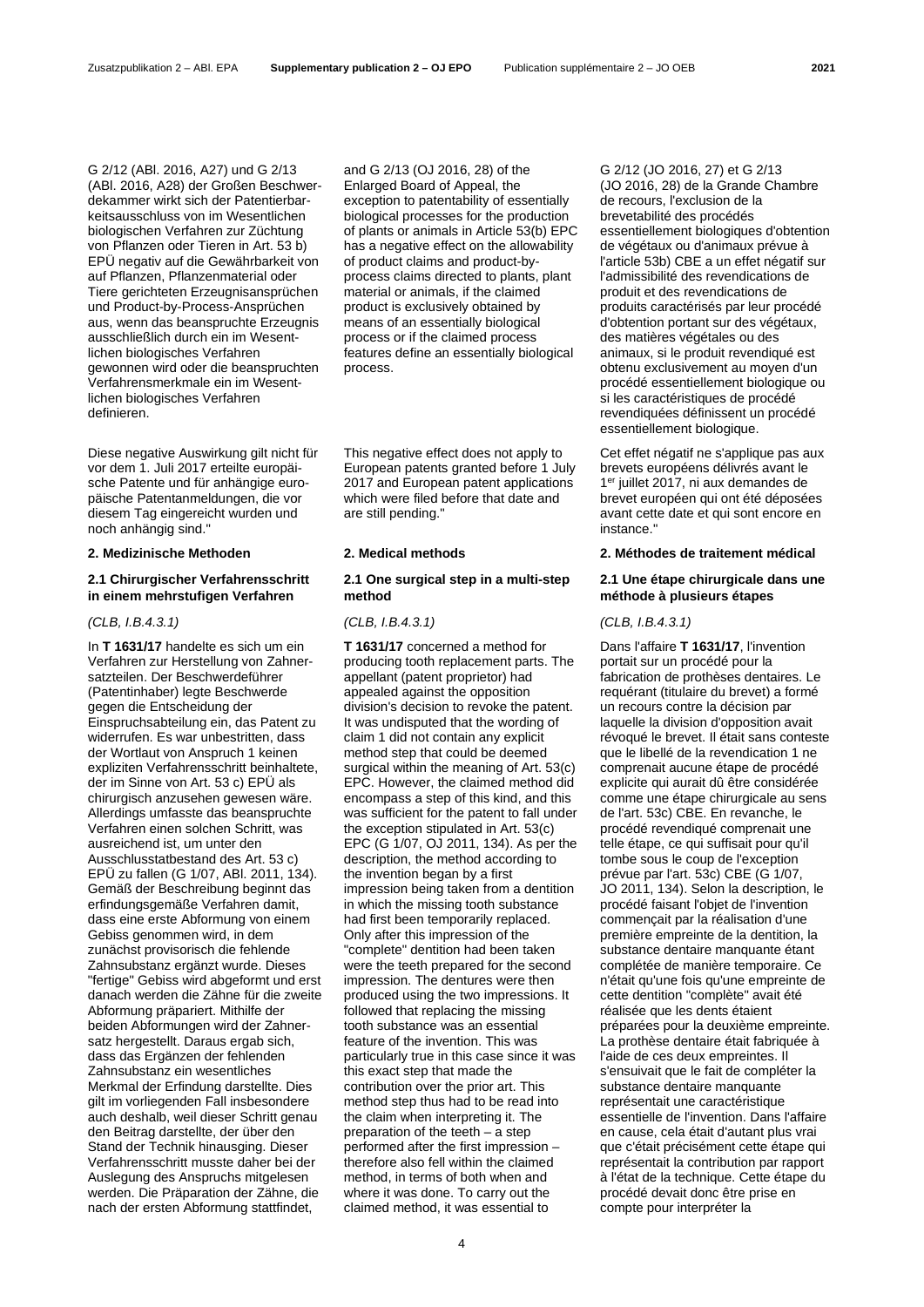lag damit ebenfalls zeitlich und räumlich innerhalb des beanspruchten Verfahrens. Das beanspruchte Verfahren konnte ohne eine unmittelbare Durchführung des Zwischenschritts der Präparation der Zähne nicht durchgeführt werden, weil sonst die zweite Abformung nicht hätte erstellt werden können. Naturgemäß wird die Präparation der Zähne direkt am Patienten durchgeführt und stellt einen chirurgischen Verfahrensschritt dar, weil dabei invasiv und in erheblichem Maße Körpergewebe entfernt wird.

# **1. Zugänglichmachung – Geheimhaltungsverpflichtung**

# *(CLB, I.C.3.4.4) (CLB, I.C.3.4.4) (CLB, I.C.3.4.4)*

Die entscheidende Frage in **T 72/16** lautete, ob der Vorwurf der offenkundigen Vorbenutzung durch Verkauf und Lieferung von Produkten hinreichend bewiesen war. In dieser Sache hatte Aspen ein Produkt (48 Rohrabschnitte) an Technip verkauft. Die Kammer stimmte dem Patentinhaber zu, dass es sich nicht um den Verkauf und die Lieferung eines kommerziell verfügbaren Endprodukts gehandelt habe, das dadurch öffentlich zugänglich geworden sei. Die Beweismittel zeigten, dass es sich vielmehr um ein Entwicklungsprodukt handelte, einen Prototypen, der im Rahmen eines laufenden Programms zur Zusammenarbeit geliefert worden sei. Somit konnte Technip nicht als reiner Kunde und keiner der beiden Partner als Mitglied der Öffentlichkeit betrachtet werden. Nach der Rechtsprechung der Beschwerdekammern kann ein solches Verhältnis zwischen zwei Firmen, von denen die eine die andere beauftragt, Prototypen und Produkte für Testzwecke zu entwickeln und zu liefern, nicht mit dem Verhältnis zwischen Händler und Kunden gleichgesetzt werden, und in solchen Fällen gilt eine Geheimhaltungsverpflichtung. Gemäß der üblichen Praxis besteht hier zumindest eine implizite Geheimhaltungspflicht für beide Unternehmen. Somit trug der Beschwerdeführer (Einsprechende) die Beweislast dafür, dass es keine Geheimhaltungsvereinbarung gab. Das Argument des Zeugen, dass die Geheimhaltungsvereinbarung asymmetrisch, d. h. nur für Aspen bindend war, nicht aber für Technip, erscheint nicht wahrscheinlich und steht erfahrungsgemäß eher im Widerspruch zur Situation in vergleichbaren Zusammenarbeitsprojekten; es

immediately perform the intermediate step of preparing the teeth, otherwise it would not be possible to take the second impression. By definition, the teeth preparation was performed directly on the patient, and since this involved invasively extracting a significant amount of body tissue, it was a surgical method step.

# **1. Availability to the public – obligation to maintain secrecy**

The decisive issue in **T 72/16** was whether the alleged public prior use by the sale and delivery of products was sufficiently proven. In this case Aspen sold a product (48 pipe sections) to Technip. The board concurred with the patent proprietor that it was not a sale and delivery of a commercially available end product which had thus become publicly available. Rather, the evidence showed that it was a development product, a prototype supplied in the course of an ongoing collaboration programme. Hence, Technip could not be regarded as a mere customer and neither of the partners as a member of the public. According to the jurisprudence of the boards of appeal, such a relationship between two companies which contracted to develop and deliver prototypes and products for test purposes cannot be treated as equivalent to that between a dealer and a customer and in these cases an obligation to maintain secrecy applied. In accordance with the normal practice in those cases there was at least an implicit duty of confidentiality on both companies involved. Thus, the burden of proof was on the appellant (opponent) to establish that there was no confidentiality agreement. The witness's suggestion that the NDA was asymmetric, i.e. only binding on Aspen but not on Technip, appeared not to be probable and, rather, from experience contrary to the situation in comparable co-operation projects, and furthermore not supported by any further evidence. It was not surprising that the witness, an engineer, not an IP specialist, was not aware of all the confidentiality requirements binding the other party.

revendication. La préparation des dents, qui était effectuée après la réalisation de la première empreinte, était ainsi également englobée par le procédé revendiqué, sur le plan spatial et temporel. Le procédé revendiqué ne pouvait pas être exécuté sans que l'étape intermédiaire consistant à préparer les dents soit immédiatement mise en œuvre, puisque la deuxième empreinte ne pouvait sinon pas être réalisée. Du fait de sa nature, la préparation des dents est effectuée directement sur le patient et représente une étape de procédé chirurgicale, étant donné qu'un volume non négligeable de tissu corporel est retiré de manière invasive.

# **B. Neuheit B. Novelty B. Nouveauté**

### **1. Accessibilité au public – obligation de confidentialité**

Dans l'affaire **T 72/16**, la question déterminante était de savoir si l'allégation d'usage antérieur public, sous forme de vente et de fourniture de produits, était suffisamment prouvée. En l'occurrence, Aspen avait vendu un produit (48 sections de tuyau) à Technip. La chambre s'est ralliée à l'avis du titulaire du brevet selon lequel il ne s'agissait pas de la vente et de la fourniture d'un produit final disponible dans le commerce qui serait ainsi devenu accessible au public. Les preuves démontraient qu'il s'agissait d'un produit de développement, à savoir d'un prototype fourni dans le cadre d'un programme de collaboration en cours. Par conséquent, Technip ne pouvait pas être considéré comme un simple client et aucun des deux partenaires ne pouvait être assimilé à un membre du public. Conformément à la jurisprudence des chambres de recours, une telle relation entre deux sociétés, dont l'une commande à l'autre de développer et de fournir des prototypes ainsi que des produits à des fins de tests, ne peut être assimilée à la relation entre distributeur et clients, et une obligation de confidentialité s'applique dans ce cas. Selon la pratique courante dans ces cas, ces deux sociétés étaient au moins tenues à une obligation implicite de confidentialité. La charge de la preuve incombait donc au requérant (opposant), qui devait démontrer l'absence d'accord de confidentialité. La suggestion du témoin selon laquelle l'accord de confidentialité était asymétrique, c'est-à-dire contraignant uniquement pour Aspen, et non pour Technip, semblait improbable et, d'expérience, contraire à la situation observée dans des projets de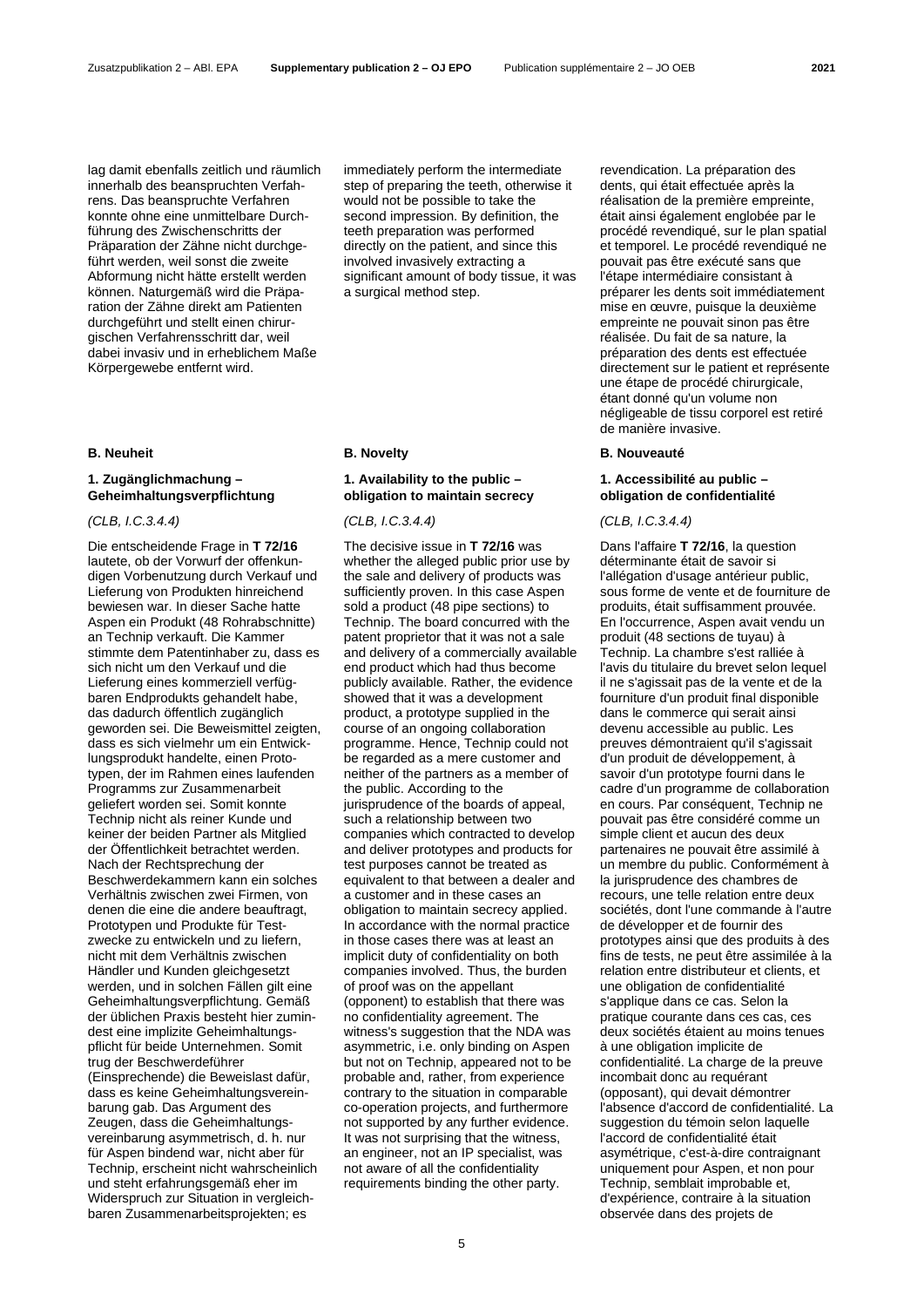wurde auch nicht durch weitere Beweismittel gestützt. Es war keine Überraschung, dass der Zeuge, ein Ingenieur und kein IP-Experte, nicht alle Geheimhaltungsverpflichtungen kannte, die für die andere Partei bindend waren.

Die Kammer kam zu dem Schluss, dass Technip kein reiner Kunde war. Aspen und Technip waren vielmehr Partner in einem Produktentwicklungsprojekt, und ihrer Zusammenarbeit lag zumindest eine implizite Geheimhaltungsvereinbarung zugrunde. Keine der Vorbenutzungen war bewiesen, sodass keine zum Stand der Technik gehörte.

### **2. Feststellung von Unterschieden – unterscheidende Merkmale**

In **T 1930/14** ging es um ein Verfahren zur Aufreinigung von Antikörpern. Die Einspruchsabteilung hatte unter anderem befunden, dass der Gegenstand von Anspruch 1 des Hauptantrags nicht neu sei.

Der Beschwerdeführer (Patentinhaber) brachte vor, dass Anspruch 1 nur für Verfahren gelte, in denen die Trennung monomerer Antikörper von Aggregaten mit dem Schritt eines schwachen CM-Kationenaustausches erzielt werde. Er brachte weiter vor, dass der Anspruch gemäß den in T 1931/14 beschriebenen Grundsätzen auszulegen sei. Seiner Auffassung nach definierte der im Anspruch genannte Zweck, d. h. die "Aufreinigung eines monoklonalen Antikörpers von Aggregaten davon" die Anwendung oder Nutzung des beanspruchten Verfahrens (im Gegensatz zu seiner Wirkung). In Einklang mit der Entscheidung T 1931/14 sei dieser Zweck als funktionelles technisches Merkmal des Anspruchs zu betrachten, d. h. er stelle eine Beschränkung des Verfahrens dar.

Nach Meinung der Kammer kann die Feststellung in T 1931/14 "Wenn die Zweckangabe die spezifische Verwendung des Verfahrens definiert, sind bestimmte zusätzliche Schritte erforderlich, die nicht in den übrigen im Anspruch definierten Schritten impliziert oder inhärent enthalten sind und ohne die das beanspruchte Verfahren nicht das angegebene Ziel erreichen würde" (Nr. 2.2.4 der Gründe) nur in Fällen Bestand haben, in denen es unmissverständlich klar ist, dass der Zweck solche Schritte impliziert, und in denen es ebenfalls unmissverständlich klar ist, wie diese Schritte tatsächlich aussehen. In **T 1930/14** konnte die Kammer weder

The board came to the conclusion that Technip was not a mere customer. Rather, Aspen and Technip were engaged as partners in a product development project and their collaboration was governed by an at least implicit confidentiality agreement. None of the prior uses had been proven, so that none of them formed part of the prior art.

# **2. Ascertaining differences – distinguishing features**

*(CLB, I.C.5.2.5) (CLB, I.C.5.2.5) (CLB, I.C.5.2.5)*

Case **T 1930/14** concerned a method for the purification of antibodies. The opposition division inter alia held that the subject-matter of claim 1 of the main request lacked novelty.

The appellant (patent proprietor) argued that claim 1 was only for methods in which the separation of monomeric antibodies from aggregates was achieved by the weak CM cationexchange step. The appellant further argued that the claim should be construed according to the principles set out in T 1931/14. In the appellant's view, the purpose stated in the claim, i.e. "purifying a monoclonal antibody from aggregates thereof" defined the claimed method's application or use (as opposed to its effect). In line with decision T 1931/14, this purpose had to be considered as a functional technical feature of the claim, i.e. it represented a limitation of the process.

The board considered that the finding in T 1931/14 that "where the stated purpose defines the specific application of the method, in fact it requires certain additional steps which are not implied by or inherent in the other remaining steps defined in the claim, and without which the claimed process would not achieve the stated purpose" (point 2.2.4 of the Reasons) could only hold in cases where it was unambiguously clear that the purpose implied such steps and where it was also unambiguously clear what those steps in fact were. In T 1930/14, the board could identify no indication, either in the claim itself or in the description, that

coopération comparables. Elle n'était en outre étayée par aucune preuve. Il n'était pas étonnant que le témoin, un ingénieur, et non un spécialiste de PI, n'était pas au courant de toutes les exigences de confidentialité liant l'autre partie.

La chambre a conclu que Technip n'était pas un simple client. Au contraire, Aspen et Technip étaient engagées, en tant que partenaires, dans un projet de développement de produits et leur collaboration était régie par un accord de confidentialité tout au moins implicite. Aucun des usages antérieurs n'avait été prouvé, si bien qu'aucun d'eux ne faisait partie de l'état de la technique.

# **2. Constatation de différences – caractéristiques distinctives**

L'affaire **T 1930/14** concernait une méthode de purification d'anticorps. La division d'opposition avait considéré notamment que l'objet de la revendication 1 de la requête principale n'était pas nouveau.

Le requérant (titulaire du brevet) a fait valoir que la revendication 1 portait uniquement sur les méthodes dans lesquelles les anticorps monomères sont séparés des agrégats grâce à une étape de faible échange de cations CM. Il a aussi soutenu que la revendication devait être interprétée conformément aux principes énoncés dans la décision T 1931/14. Selon le requérant, la finalité indiquée dans la revendication, à savoir "purifier de ses agrégats un anticorps monoclonal", définissait l'application ou l'usage de la méthode revendiquée (par opposition à son effet). Conformément à la décision T 1931/14, cette finalité devait être considérée comme étant une caractéristique technique fonctionnelle indiquée dans la revendication, c'est-à-dire qu'elle représentait une limitation de la méthode.

La chambre a estimé que la conclusion tirée dans la décision T 1931/14, selon laquelle lorsque la finalité indiquée définit l'application spécifique du procédé, elle nécessite en fait certaines étapes supplémentaires qui ne sont ni implicites ni inhérentes aux autres étapes restantes définies dans la revendication, et sans lesquelles le procédé revendiqué ne permettrait pas d'atteindre la finalité indiquée (point 2.2.4 des motifs), ne peut valoir que dans des cas où il apparaît, sans aucune ambiguïté possible, que la finalité implique de telles étapes et où la nature de ces étapes ne présente aucune ambiguïté. Dans l'affaire en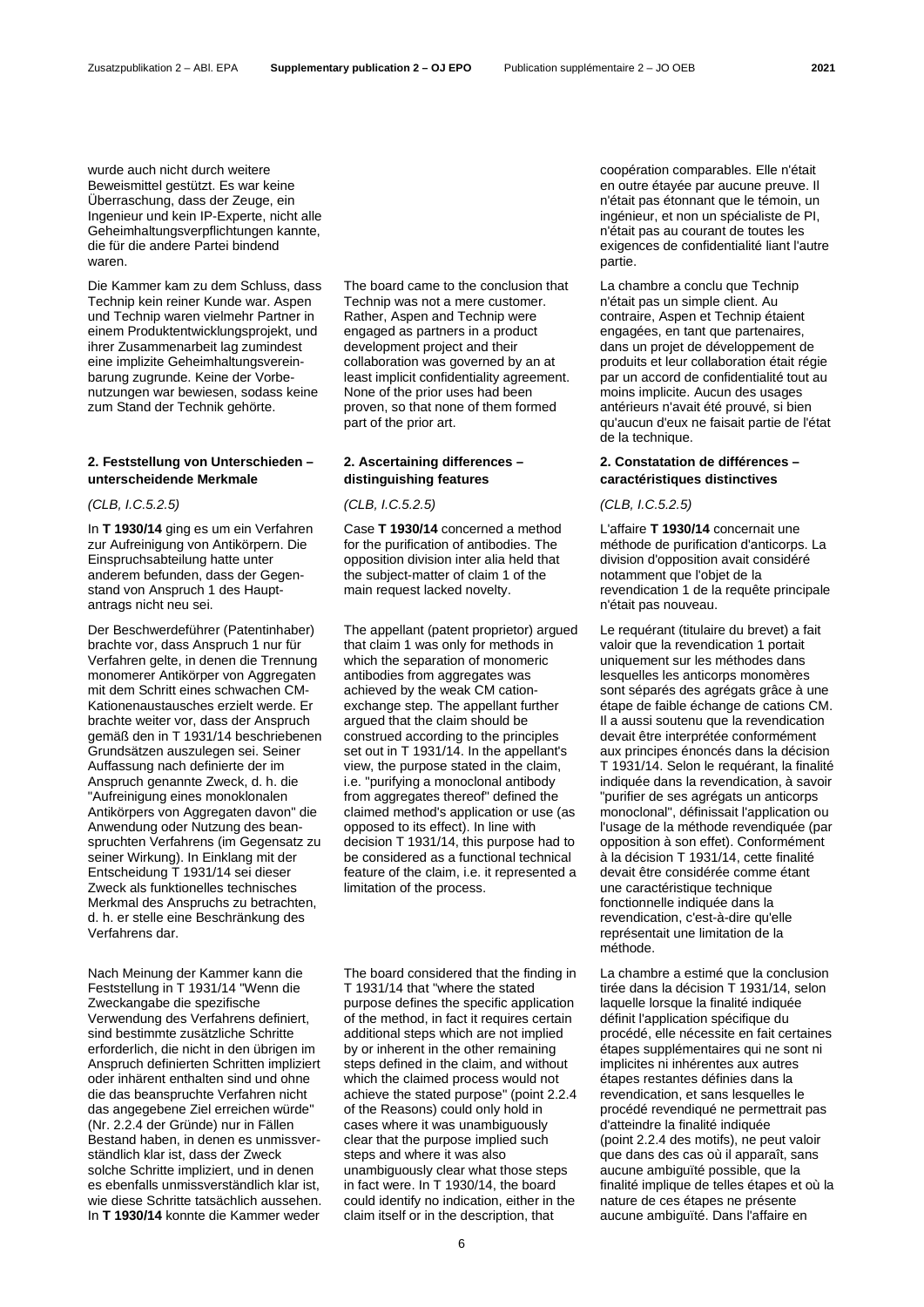im Anspruch selbst noch in der Beschreibung eine Angabe ermitteln, aufgrund deren der Fachmann verstehen würde, dass der genannte Zweck "zur Aufreinigung eines monoklonalen Antikörpers von Aggregaten davon" impliziere, dass das beanspruchte Verfahren zusätzliche Schritte umfasse. Das beanspruchte Verfahren enthielt keine durch seinen Zweck begründeten impliziten zusätzlichen Schritte. Daher gab es entgegen der Auffassung des Beschwerdeführers keine angeblich durch den Zweck implizierten Schritte, die dazu dienten, das beanspruchte Verfahren von dem in Dokument D1 offenbarten zu unterscheiden. Anspruch 1 erfüllte nicht die Erfordernisse des Art. 54 EPÜ.

# **3. Chemische Erfindungen und Auswahlerfindungen – Listen**

In **T 2350/16** argumentierte der Beschwerdeführer (Einsprechende), der Gegenstand von Anspruch 1 sei von der Druckschrift D1 neuheitsschädlich vorweggenommen. Die Kammer befand zunächst, dass D1 alle Merkmale von Anspruch 1 als solche offenbarte. Es blieb jedoch noch zu prüfen, ob D1 diese Merkmale auch in Kombination offenbarte. Die Kammer fasste in einer Tabelle zusammen, wo und in welchem Kontext die Merkmale 1d bis 1h offenbart waren, und gab auch an, aus wie vielen Varianten ausgewählt werden musste, um das Merkmal zu erhalten. Sie kam zu dem Schluss, dass alle Merkmale in Kombination offenbart waren. Die Kammer stellte zudem fest, dass die Rechtsprechung betreffend die Auswahl aus Listen hier nicht zur Anwendung kommen konnte, da es sich nicht um (lange) Listen handelte, wie sie in der Chemie gebräuchlich sind, sondern jeweils nur um eine Auswahl aus höchstens zwei oder drei Elementen. Da die D1 alle Merkmale von Anspruch 1 in Kombination offenbarte, war der Gegenstand dieses Anspruchs durch die D1 neuheitsschädlich vorweggenommen.

Die Kammer machte auch Ausführungen zur Rolle des Fachmanns bei der Neuheitsprüfung. Der Beschwerdegegner (Patentinhaber) hatte wiederholt geltend gemacht, dass die D1 Stand der Technik im Sinne von Art. 54 (3) EPÜ darstelle und es daher nicht zulässig sei, "dauernd den Fachmann zu bemühen". Die Kammer konnte dem nicht zustimmen. Auch wenn dies nicht immer explizit erwähnt wurde, ist eine Neuheitsprüfung ohne ständige Bemühung des Fachmanns gar nicht denkwould lead the skilled person to understand that the stated purpose "for purifying a monoclonal antibody from aggregates thereof" implied that the claimed method contained additional steps. The claimed method did not contain any implicit additional steps by virtue of its purpose. Thus, contrary to the appellant's view, there were no steps, allegedly implied by the purpose, that served to differentiate the claimed method from that disclosed in document D1. Claim 1 did not meet the requirements of Art. 54 EPC.

# **3. Chemical inventions and selection inventions – lists**

# *(CLB, I.C.6.2.1 b)) (CLB, I.C.6.2.1 b)) (CLB, I.C.6.2.1 b))*

In **T 2350/16**, the appellant (opponent) argued that document D1 anticipated the subject-matter of claim 1. Having initially found that D1 disclosed all claim 1's features as such, the board still had to examine whether it also disclosed them in combination. It drew up a table showing where and in what context features 1d to 1h were disclosed and specifying from how many variants a selection had to be made to obtain each feature, and concluded that all the features were disclosed in combination. It also observed that the case law on selections from lists could not be applied in the case in hand, because it did not concern (long) lists of the kind commonly encountered in chemistry but, in each instance, merely a selection from among two or three elements at most. D1 disclosed all claim 1's features in combination and so anticipated the claimed subject-matter.

The board also commented on the part played by the skilled person in the assessment of novelty. The respondent (proprietor) had repeatedly contended that D1 was prior art within the meaning of Art. 54(3) EPC and that it was therefore impermissible to keep invoking the skilled person. The board disagreed. Assessing novelty without constantly referring to the skilled person, even if that was not always stated explicitly, was unthinkable. On the other hand, it was not permissible

cause **T 1930/14**, la chambre ne pouvait identifier aucune indication, ni dans la revendication ni dans la description, qui conduirait l'homme du métier à comprendre que la finalité déclarée "pour purifier de ses agrégats un anticorps monoclonal" impliquait que la méthode revendiquée contenait des étapes supplémentaires. La méthode revendiquée ne contenait aucune étape supplémentaire implicite en vertu de sa finalité. Par conséquent, et contrairement à l'avis du requérant, il n'y avait aucune étape, prétendument impliquée par la finalité, qui servait à différencier la méthode revendiquée de celle divulguée dans le document D1. La revendication 1 ne satisfaisait pas aux exigences de l'art. 54 CBE.

# **3. Les inventions dans le domaine de la chimie et les inventions de sélection – listes**

Dans l'affaire **T 2350/16**, le requérant (opposant) a fait valoir que le document D1 détruisait la nouveauté de l'objet de la revendication 1. La chambre a d'abord constaté que D1 divulguait toutes les caractéristiques de la revendication 1 en tant que telles. Cependant, elle devait encore examiner si D1 divulguait ces caractéristiques aussi en combinaison. Elle a réalisé un tableau précisant où, et dans quel contexte, les caractéristiques 1d à 1h étaient divulguées et a également indiqué le nombre de variantes devant être sélectionnées pour obtenir la caractéristique. Elle a conclu que toutes les caractéristiques étaient divulguées en combinaison. La chambre a en outre constaté que la jurisprudence relative à la sélection à partir de listes ne pouvait pas être appliquée au cas d'espèce, car il n'était pas question de (longues) listes, telles que couramment utilisées dans le domaine de la chimie, mais uniquement d'une sélection parmi, au maximum, deux ou trois éléments. Comme D1 divulguait toutes les caractéristiques de la revendication 1 en combinaison, l'objet de cette revendication était dénué de nouveauté du fait de D1.

La chambre s'est également exprimée sur le rôle de l'homme du métier dans le cadre de l'examen de nouveauté. L'intimé (titulaire du brevet) avait fait valoir à plusieurs reprises que D1 était compris dans l'état de la technique au sens de l'art. 54(3) CBE et qu'il n'était donc pas admissible de "recourir constamment à l'homme du métier". La chambre n'a pas suivi ce raisonnement. Même si cela n'a pas toujours été mentionné de manière explicite, l'examen de nouveauté implique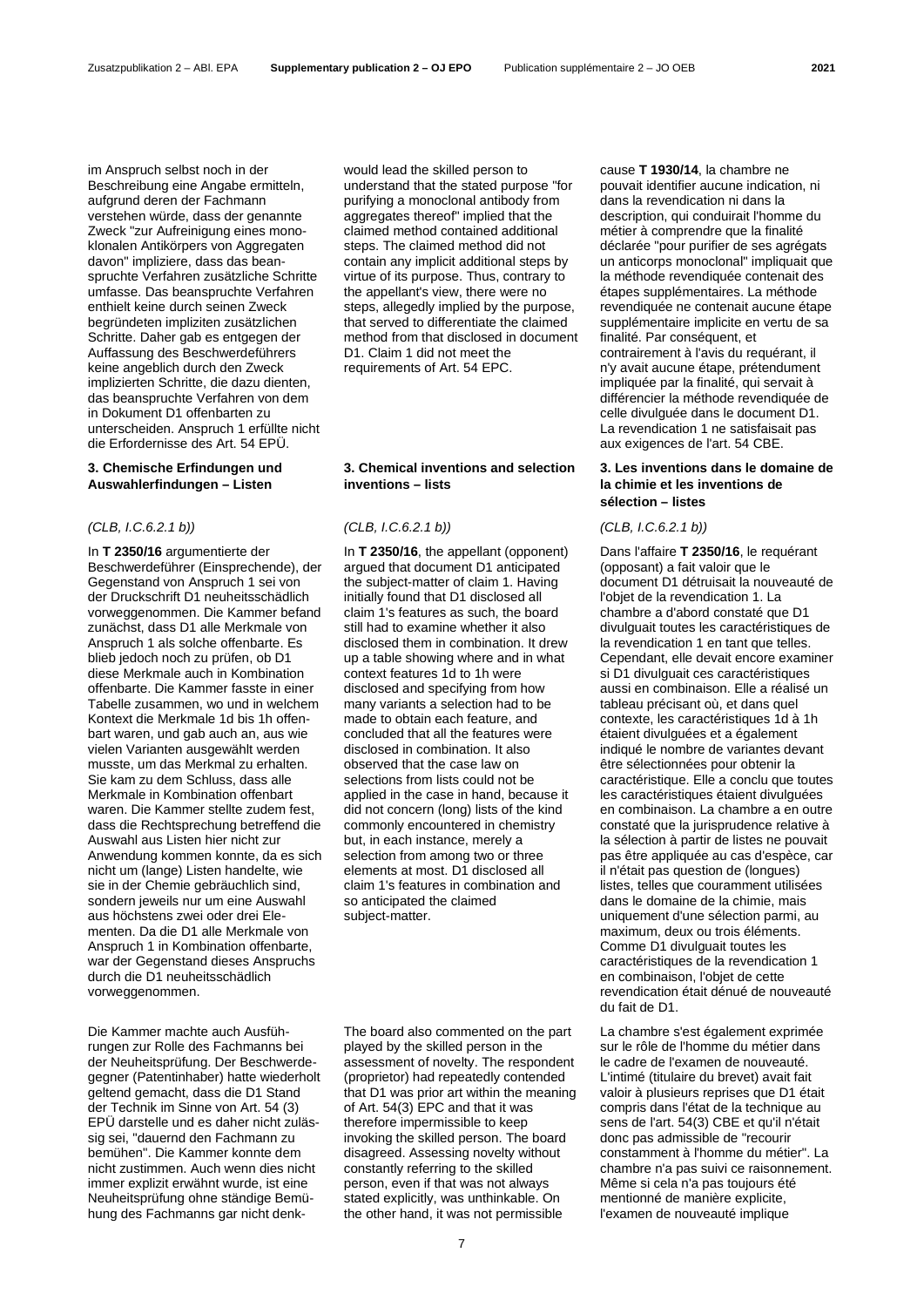bar. Allerdings ist es ihm in diesem Zusammenhang verwehrt, Fragen der Plausibilität oder des Naheliegens, wie sie sich bei der Prüfung der erfinderischen Tätigkeit stellen können, zu behandeln.

# **4. Zweite medizinische Verwendung 4. Second medical use 4. Deuxième application**

# *(CLB, I.C.7.2.4) (CLB, I.C.7.2.4) (CLB, I.C.7.2.4)*

In **T 264/17** stellte die Kammer fest, dass das beanspruchte Schmiermittel zum Ersatz der Synovialflüssigkeit als Stoff oder Stoffgemisch im Sinne von Art. 54 (4) und (5) EPÜ gilt. Die therapeutische Wirkung der beanspruchten perfluorierten Polyether bestand darin, einen Ersatz für die Synovialflüssigkeit in erkrankten Gelenken darzustellen. Nach Ansicht der Kammer wurde diese Wirkung durch die stofflichen Eigenschaften der beanspruchten Schmiermittel erzielt. Wie in der Beschreibung erklärt, basierte die schmierende Wirkung der perfluorierten Polyether auf ihren omniphoben Eigenschaften, d. h. darauf, dass sie gegenüber sowohl hydrophoben als auch hydrophilen Flüssigkeiten abstoßend wirken, sich selbständig zusammenziehen und dadurch permanent ein neuer Gleitfilm ausgebildet wird. Diese Stoffeigenschaften werden durch die chemische Struktur der Polyether verursacht. Die physiologische Wirkung der Polyether wurde also über ihre Art der Wechselwirkung (oder Nicht-Wechselwirkung) mit biologischem Gewebe erzielt.

Der therapeutische Effekt wurde auch unzweifelhaft von einer chemischen Zusammensetzung verursacht, nämlich von den im Anspruch definierten perfluorierten Polyethern. Ob diese im klassischen Sinn als "Aktivstoffe" bezeichnet werden oder nicht, sei dabei laut Kammer nebensächlich.

# **5. Zweite (bzw. weitere) nicht medizinische Verwendung**

*(CLB, I.C.8.1.1) (CLB, I.C.8.1.1) (CLB, I.C.8.1.1)*

In **T 1385/15** stellte die Kammer fest, dass einem Anspruch auf eine weitere nicht medizinische Verwendung die Neuheit nicht abgesprochen werden kann, wenn die beanspruchte technische Wirkung des Stoffes und die beanspruchte Verwendungsweise nicht in Kombination im Stand der Technik offenbart sind.

Der unabhängige Anspruch 1 des Patents, auf dem die angefochtene as part of the novelty assessment to invoke the skilled person to settle matters of plausibility or obviousness of the kind which could arise in assessing inventive step.

In **T 264/17** the board found that the claimed lubricant for replacing synovial fluid was a substance or composition within the meaning of Art. 54(4) and (5) EPC. The therapeutic effect of the claimed perfluorinated polyethers lay in their acting as a replacement for synovial fluid in diseased joints. In the board's view, this effect was achieved as a result of the claimed lubricant's material properties. As set out in the description, the lubricating action of the perfluorinated polyethers was down to their omniphobic properties, i.e. the fact that they repel both hydrophobic and hydrophilic liquids, automatically mass together and, as a result, continuously form a new lubricant film. These material properties were attributable to the chemical structure of the polyethers. Their physiological effect was thus obtained on account of the way in which they interacted (or did not interact) with biological tissue.

Moreover, the therapeutic effect was undoubtedly caused by a chemical composition, specifically by the perfluorinated polyethers defined in the claim. The board held that it was secondary whether or not these were to be deemed "active agents" in the traditional sense.

### **5. Second (or further) non-medical use**

In **T 1385/15** the board held that a claim directed to a further non-medical use could not be found to lack novelty if the prior art did not disclose the claimed technical effect of the substance and the claimed use in combination.

The contested decision concerned the patent's independent claim 1, which

nécessairement de faire appel constamment à l'homme du métier. Cependant, dans le contexte de la nouveauté, l'homme du métier ne peut pas traiter les questions de plausibilité ou d'évidence comme celles-ci peuvent se poser pour l'appréciation de l'activité inventive.

# **thérapeutique**

Dans l'affaire **T 264/17**, la chambre a constaté que le lubrifiant revendiqué, utilisé comme substitut du liquide synovial, constituait une substance ou composition au sens de l'art. 54(4) et (5) CBE. L'effet thérapeutique des polyéthers perfluorés revendiqués résidait dans le fait qu'ils constituaient un substitut pour le liquide synovial dans des articulations endommagées. De l'avis de la chambre, cet effet était attribuable aux propriétés matérielles du lubrifiant revendiqué. Comme il est expliqué dans la description, l'effet lubrifiant des polyéthers perfluorés repose sur leurs propriétés omniphobes, c'est-à-dire sur le fait qu'ils ont pour effet de repousser les liquides, qu'il s'agisse de liquides hydrophobes ou de liquides hydrophiles, et qu'ils se contractent de manière autonome, de sorte qu'un nouveau film lubrifiant se forme en permanence. Ces propriétés matérielles découlent de la structure chimique des polyéthers. L'effet physiologique des polyéthers résultait ainsi de leur interaction (ou de leur absence d'interaction) avec les tissus biologiques.

De plus, il ne faisait aucun doute que l'effet thérapeutique était produit par une composition chimique, à savoir par les polyéthers perfluorés définis dans la revendication. Selon la chambre, la question de savoir si ces polyéthers constituaient des "principes actifs" au sens classique était secondaire.

# **5. Deuxième (ou autre) application non thérapeutique**

Dans la décision **T 1385/15,** la chambre a considéré qu'une revendication portant sur une autre application non thérapeutique ne peut pas être considérée comme dépourvue de nouveauté si l'effet technique revendiqué de la substance et son usage revendiqué ne sont pas divulgués en tant que combinaison dans l'état de la technique.

La revendication indépendante 1 du brevet, sur laquelle portait la décision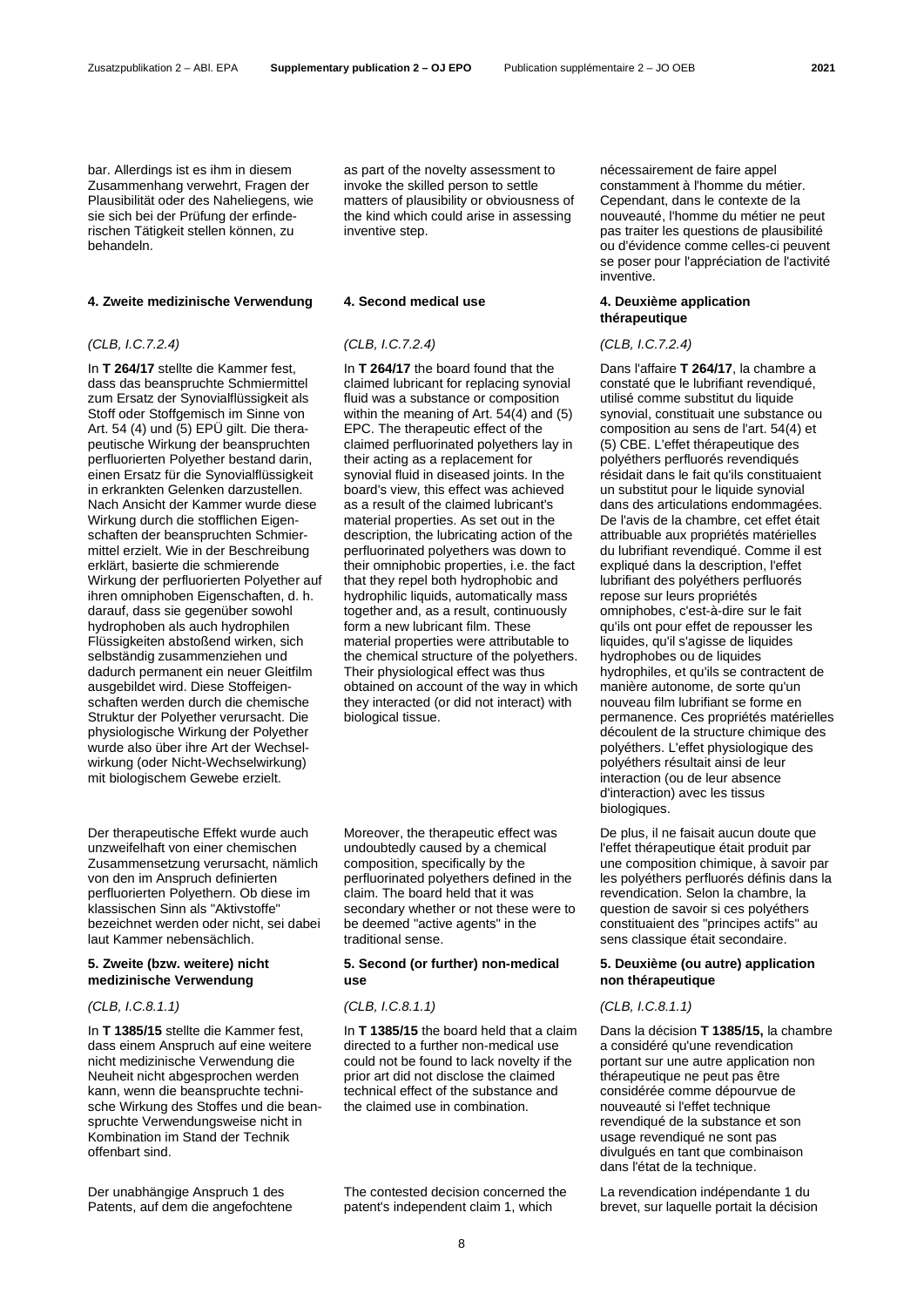Entscheidung beruhte, betraf die Verwendung eines Reinigungsmittels, das wenigstens zwei verschiedene Tenside enthielt, ausgewählt aus wenigstens zwei der drei Gruppen kationische, nichtionische und amphotere Tenside, und anwendungsfertig verdünnt in wässriger Lösung einen pH-Wert von wenigstens 10,5 aufwies, zur Abtötung/Inaktivierung von Mikroorganismen ausgewählt aus der Gruppe bestehend aus Bakterien, Viren und Pilzen bei der maschinellen Desinfektion von Gegenständen.

In der angefochtenen Entscheidung berief sich die Einspruchsabteilung auf die Dokumente D1a und D2 und gelangte zu der Auffassung, der unabhängige Verwendungsanspruch 1 sei nicht neu gegenüber dem Dokument D1a, unter Berücksichtigung von D2. Zwar offenbarten weder D1a noch D2 für sich genommen alle Merkmale des Anspruchs 1 des Patents. Nach Analyse der Entscheidung G 6/88 (ABl. 1990, 114), die für die Beurteilung der Neuheit von Ansprüchen die auf eine zweite nicht medizinische Verwendung gerichtet sind, einschlägig war, kam sie aber zu dem Schluss, dass das Merkmal "zur Abtötung von […] Bakterien, Viren und Pilzen" nicht geeignet sei, Neuheit gegenüber D1a herzustellen. Diese technische Wirkung der im Anspruch definierten Reinigungsmittel sei nämlich bereits aus D2 bekannt und könne daher gemäß dem Leitsatz der G 6/88 ("wenn dieses technische Merkmal nicht bereits früher der Öffentlichkeit zugänglich gemacht worden ist") dem Anspruch keine Neuheit verleihen.

Nach Überzeugung der Kammer war die in der angefochtenen Entscheidung vertretene Rechtsauffassung von G 6/88 nicht gedeckt. In G 6/88 selbst werde in Nummer 8 der Entscheidungsgründe ausgeführt, dass auf mangelnde Neuheit nur erkannt werden kann, sollten alle technischen Merkmale der beanspruchten Erfindung in Verbindung miteinander der Öffentlichkeit zugänglich gemacht worden sein. Die Kammer war daher der Ansicht, dass ein Neuheitseinwand nicht auf die Kombination der Lehre der D1a und D2 gestützt werden konnte.

Zusammenfassend wurde in G 6/88 dargelegt, dass das neuheitsbegründende funktionelle technische Merkmal darin besteht, eine technische Wirkung in einem bestimmten Zusammenhang zu erzielen. Im vorliegenden Fall war daher das funktionelle technische

was directed to the use of a cleaning agent, containing at least two different surfactants selected from at least two of three groups of surfactants – cationic, non-ionic and amphoteric – and, when diluted ready-to-use in an aqueous solution, having a pH value of at least 10.5, to destroy/inactivate micro-organisms selected from the group comprising bacteria, viruses and fungi in the mechanical disinfection of articles.

The opposition division had referred in the contested decision to documents D1a and D2 and arrived at the view that independent use claim 1 lacked novelty over D1a in light of D2. It had conceded that neither document in isolation disclosed all the features of that claim but, having analysed G 6/88 (OJ 1990, 114), which was authoritative on assessing the novelty of claims directed to a second non-medical use, concluded that the feature "for destroying ... bacteria, viruses and fungi" was not such as to confer novelty over D1a, because this technical effect of the cleaning agent defined in the claim was already known from D2 and so, in view of G 6/88's headnote ("provided that such technical feature has not previously been made available to the public"), could not make for a novel claim.

The board considered that this interpretation in the contested decision was not in line with G 6/88, which itself stated, in point 8 of the Reasons, that, for a finding of lack of novelty, all the technical features of the claimed invention had to have been made publicly available together. The board therefore took the view that a novelty objection could not be based on a combination of the teaching of D1a with that of D2.

Summing up, G 6/88 had held that the functional technical feature conferring novelty could lie in achieving a technical effect in a particular context. Thus, in the case at issue, the functional technical feature was the anti-microbial activity in the context of the claimed

attaquée, concernait l'utilisation d'un produit détergent contenant au moins deux tensioactifs différents, choisis parmi au moins deux des trois groupes suivants : tensioactifs cationiques, non ioniques et amphotères, et présentant, à l'état dilué dans une solution aqueuse, prêt à l'emploi, un pH au moins égal à 10,5, afin d'éliminer/d'inactiver des microorganismes choisis dans le groupe constitué par des bactéries, des virus et des champignons lors de la désinfection en machine d'objets.

Dans la décision attaquée, la division d'opposition, se référant aux documents D1a et D2, est parvenue à la conclusion que la revendication d'utilisation indépendante 1 n'était pas nouvelle par rapport au document D1a, lu à la lumière de D2. Certes, ni D1a ni D2 ne divulguaient à eux seuls toutes les caractéristiques de la revendication 1 du brevet. Après analyse de la décision G 6/88 (JO 1990, 114), qui a été déterminante pour l'évaluation de la nouveauté de revendications portant sur une deuxième application non thérapeutique, la division d'opposition est toutefois parvenue à la conclusion que la caractéristique "éliminer des […] bactéries, des virus et des champignons" n'était pas de nature à fonder la nouveauté par rapport à D1a. Cet effet technique des détergents définis dans la revendication était en effet déjà divulgué dans D2 et n'était pas de nature à conférer à la revendication un caractère nouveau, conformément au sommaire de la décision G 6/88 ("à condition que cette caractéristique technique n'ait pas été rendue accessible au public auparavant").

De l'avis de la chambre, l'interprétation suivie dans la décision attaquée n'entrait pas dans le champ de la décision G 6/88. En effet, dans la décision G 6/88 elle-même, il est précisé au point 8 des motifs qu'il ne peut être conclu à l'absence de nouveauté que si toutes les caractéristiques techniques combinées dans l'invention revendiquée ont été rendues accessibles au public. C'est pourquoi la chambre a estimé qu'une objection d'absence de nouveauté ne pouvait se fonder sur une combinaison de l'enseignement technique des documents D1a et D2.

En somme, la décision G 6/88 a défini la caractéristique technique fonctionnelle fondant la nouveauté comme une caractéristique qui vise à obtenir un effet technique dans un contexte particulier. Dans la présente espèce, la caractéristique technique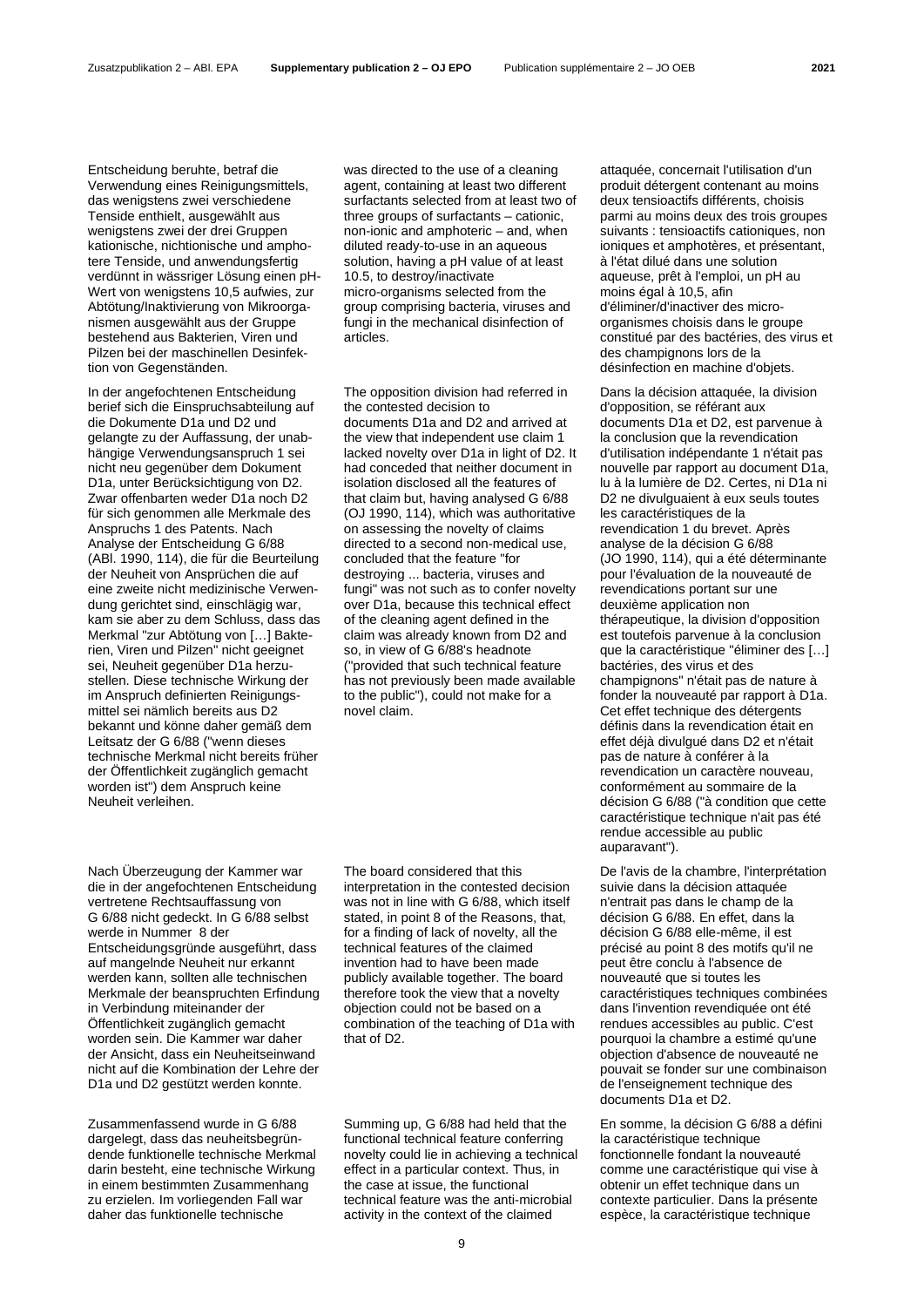Merkmal die antimikrobielle Aktivität im Zusammenhang mit der im Anspruch genannten maschinellen Desinfektion von Gegenständen. Dieses Merkmal war in D2 nicht offenbart und konnte diesem Dokument deshalb ohnehin nicht entnommen werden.

### **C. Erfinderische Tätigkeit C. Inventive step C. Activité inventive**

# **1. Unterscheidung zwischen Plausibilität und Naheliegen**

In **T 184/16** hielt die Kammer nach Beurteilung der ausreichenden Offenbarung und der erfinderischen Tätigkeit die beanspruchte Wirkung für plausibel und entschied daher, das nachveröffentlichte Beweismittel D4 zu berücksichtigen. Laut Kammer stehe die Anerkennung der Plausibilität nicht im Widerspruch zu der Feststellung, dass der beanspruchte Gegenstand gegenüber dem Stand der Technik nicht naheliegend war. Für Plausibilität und Naheliegen gälten unterschiedliche Kriterien. So reiche es für die Anerkennung der Plausibilität einer beanspruchten Wirkung aus, wenn prima facie keine ernsthaften Zweifel bestünden, dass die Wirkung erzielt werden könne, und umgekehrt im allgemeinen Fachwissen a priori kein Grund oder Hinweis darauf vorliege, dass die Wirkung nicht erzielt werden könne. Über das Naheliegen hingegen werde im Rahmen des Aufgabe-Lösungs-Ansatzes entschieden, bei dem eine wichtige Überlegung in der Regel sei, ob die beanspruchte Lösung durch den Stand der Technik nahegelegt werde. Siehe auch Kapitel II.C.2. "Erforderlicher Umfang der Offenbarung bei einer medizinischen Verwendung – Plausibilität".

# **2. Nächstliegender Stand der Technik – erfolgversprechendster Ausgangspunkt**

In **T 1450/16** hatte der Beschwerdeführer (Anmelder) argumentiert, dass der Fachmann das Dokument D1 nicht als nächstliegenden Stand der Technik ausgewählt hätte. Die Kammer stimmte der Ansicht des Beschwerdeführers nicht zu, wonach gemäß dem maßgebenden Aufgabe-Lösungs-Ansatz der Fachmann damit betraut werden könne, den nächstliegenden Stand der Technik oder einen geeigneten Ausgangspunkt für die Beurteilung der erfinderischen Tätigkeit auszuwählen, was der erste von mehreren Schritten des Aufgabe-Lösungs-Ansatzes ist. Nach Ansicht der mechanical disinfection of articles. This feature was not disclosed in D2 and therefore could not be derived from it in any event.

# **1. Distinction between plausibility and obviousness**

In **T 184/16** the board acknowledged plausibility when assessing sufficiency of disclosure and inventive step. Therefore, the board decided to take into account post-published evidence D4. The board noted that acknowledging plausibility was not in contradiction to the finding that the claimed subject-matter was nonobvious in view of the prior art. The criteria for plausibility and obviousness were different. On the one hand, for plausibility of a claimed effect to be acknowledged, it was enough if there were no prima facie serious doubts that the effect could be obtained and, conversely, no a priori reason or indication in the common general knowledge that the effect could not be obtained. On the other hand, obviousness was decided within the framework of the problem-solution approach, where generally an important consideration was whether the claimed solution was suggested and thus made obvious by the prior art. See also chapter II.C.2. "Level of disclosure required for medical use – plausibility".

# **2. Closest prior art – most promising starting point**

In **T 1450/16** the appellant (applicant) submitted that the skilled person would not have chosen document D1 as the closest prior art. The board did not agree with the assumption relied on by the appellant that, according to the basic problem-solution approach, the person skilled in the art may be entrusted with the task of selecting the closest prior art or a suitable starting point for the assessment of inventive step, which is the first step in the multistage method of that problem-solution approach. In the board's view, this would mean that the same (fictitious) person as the one who finally assesses fonctionnelle était l'activité antimicrobienne dans le contexte de la désinfection en machine d'objets visée dans la revendication. Cette caractéristique n'était pas divulguée dans D2 et ne pouvait donc, en tout état de cause, être extraite de ce document.

# **1. Distinction entre plausibilité et évidence**

### *(CLB, I.D.4.6.) (CLB, I.D.4.6.) (CLB, I.D.4.6.)*

Dans l'affaire **T 184/16**, la chambre a reconnu la plausibilité lors de l'appréciation de la suffisance de l'exposé et de l'activité inventive. Elle a donc décidé de tenir compte de la preuve publiée ultérieurement D4. La chambre a indiqué que le fait de reconnaître la plausibilité ne contredit pas la conclusion selon laquelle l'objet revendiqué n'est pas évident à la lumière de l'état de la technique. Les critères permettant d'apprécier la plausibilité et l'évidence sont différents. D'un côté, pour que la plausibilité d'un effet revendiqué soit reconnue, il suffit qu'il n'existe pas, de prime abord, de doutes sérieux quant à la possibilité d'obtenir l'effet en question, et que les connaissances générales de l'homme du métier ne donnent pas, quant à elles, de raison de penser – ni ne suggèrent – a priori que cet effet ne peut pas être obtenu. De l'autre côté, l'évidence est déterminée dans le cadre de l'approche problème-solution, dont un aspect important consiste généralement à établir si la solution revendiquée est suggérée par l'état de la technique et en découle donc de manière évidente. Voir aussi le chapitre II.C.2. "Niveau de divulgation nécessaire pour les utilisations médicales – caractère plausible".

# **2. État de la technique le plus proche – point de départ le plus prometteur**

# *(CLB, I.D.3.4.) (CLB, I.D.3.4.) (CLB, I.D.3.4.)*

Dans l'affaire **T 1450/16**, le requérant (demandeur) faisait valoir que l'homme du métier n'aurait pas choisi le document D1 en tant qu'état de la technique le plus proche. La chambre ne s'est pas ralliée à l'hypothèse avancée par le requérant selon laquelle, dans l'approche problèmesolution de base, l'homme du métier peut être chargé de sélectionner l'état de la technique le plus proche ou un point de départ approprié pour l'appréciation de l'activité inventive, cette sélection constituant la première des différentes étapes de la méthode adoptée au titre de cette approche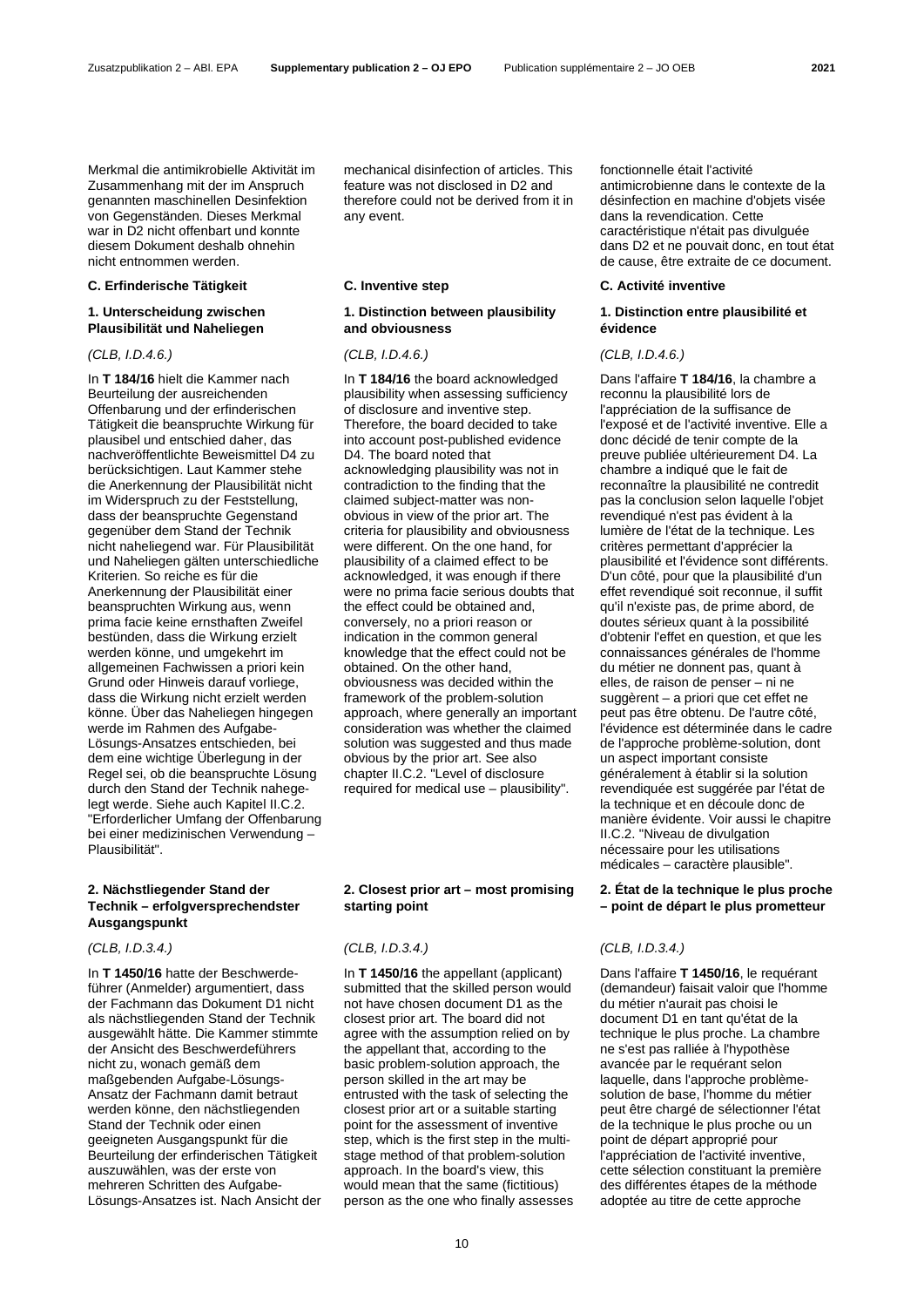Kammer würde dies bedeuten, dass dieselbe (fiktive) Person, die letztlich das Naheliegen eines bestimmten beanspruchten Gegenstands beurteilt, von vornherein ihr "favorisiertes" Dokument aus dem Stand der Technik auswählen würde, um diese Beurteilung durchzuführen. Da die objektive technische Aufgabe aus den festgestellten Unterscheidungsmerkmalen gegenüber dem gewählten nächstliegenden Stand der Technik abzuleiten ist, würde eine solche Auswahl ferner implizieren, dass dieser Fachmann sich die objektive Aufgabe selbst stellen könnte. Dies widerspräche jedoch dem eigentlichen Ziel des Aufgabe-Lösungs-Ansatzes, nämlich eine objektive Methode zur Beurteilung der erfinderischen Tätigkeit bereitzustellen und soweit wie möglich eine unzulässige rückschauende Analyse zu vermeiden. Obwohl es Rechtsprechung gibt, die zumindest implizit besagt, dass der Fachmann seinen "eigenen" nächstliegenden Stand der Technik auswählen kann (s. z. B. T 1841/11, T 2057/12, T 1248/13), folgte die Kammer im vorliegenden Fall den Schlussfolgerungen aus z. B. T 422/93 (ABl. 1997, 24, Leitsatz 1) und T 1140/09, wonach der maßgebende Fachmann ausgehend von der objektiven technischen Aufgabe zu bestimmen ist. Nach Auffassung der Kammer kommt somit der Fachmann nach Art. 56 EPÜ erst ins Spiel, wenn die objektive technische Aufgabe bereits formuliert worden ist. Der Fachmann nach Art. 56 EPÜ ist somit die Person, die zur Lösung der festgelegten objektiven technischen Aufgabe berufen ist (s. z. B. T 32/81, ABl. 1982, 225; T 26/98; T 1523/11), und nicht zwingend die Person, die auf dem Gebiet der zugrunde liegenden Anmeldung oder des ausgewählten nächstliegenden Stands der Technik versiert ist, wie offenbar in T 25/13 argumentiert wurde. Die Kammer kam zu dem Schluss, dass gemäß den Feststellungen aus T 855/15 das jeweilige Entscheidungsorgan (dessen Mitglieder nicht mit dem fiktiven Fachmann gleichgesetzt werden können; s. T 1462/14) – sei es die Prüfungsabteilung, die Einspruchsabteilung oder die zuständige Beschwerdekammer – den nächstliegenden Stand der Technik auswählen muss, und nicht der Fachmann nach Art. 56 EPÜ. Die Kammer fasste ihre Feststellungen wie folgt im Orientierungssatz zusammen: Bei der Anwendung des Aufgabe-Lösungs-Ansatzes für die Beurteilung der erfinderischen Tätigkeit kommt der Fachmann im Sinne des Art. 56 EPÜ erst ins Spiel, wenn die objektive technische Aufgabe ausgehend vom

the obviousness of a certain claimed subject-matter had already selected their "favourite" prior-art document in order to conduct that assessment. Given that the objective technical problem was to be derived from the distinguishing features established with respect to the selected closest prior art, such a selection would further imply that this skilled person could pose the objective problem to him or herself. However, this would be at odds with the very aim of the problem-solution approach, namely to provide an objective method of evaluating inventiveness, avoiding as far as possible an inadmissible hindsight analysis. The board was aware of case law which at least implicitly indicates that the skilled person may select their "own" closest prior art (see e.g. T 1841/11, T 2057/12, T 1248/13). However, the board in the case in hand followed the conclusions drawn, for example, in T 422/93 (OJ 1997, 24, see headnote 1) and T 1140/09 that the relevant skilled person was to be defined starting from the objective technical problem. In the board's view, the person skilled in the art within the meaning of Art. 56 EPC entered the stage only when the objective technical problem had already been formulated. Thus, the skilled person under Art. 56 EPC was the person qualified to solve the established objective technical problem (see e.g. T 32/81, OJ 1982, 225; T 26/98; T 1523/11) and not necessarily the person versed in the field of the underlying application or in the field of the selected closest prior art, as apparently advocated in T 25/13. The board concluded that, in accordance with the findings in T 855/15, it must be the respective deciding body (whose members cannot be equated with the skilled person as a notional entity; see T 1462/14) – be it the examining division, the opposition division or the relevant board of appeal – that selects the closest prior art rather than the skilled person mentioned in Art. 56 EPC. The board summarised its finding in a catchword as follows: In the application of the problem-solution approach for the assessment of inventive step, the person skilled in the art within the meaning of Art. 56 EPC enters the stage only when the objective technical problem has been formulated in view of the selected "closest prior art". Only then can the notional skilled person's relevant technical field and its extent be appropriately defined. Therefore, it cannot be the "skilled person" who selects the closest prior art in the first step of the problem-solution approach. Rather, this selection is to be made by

problème-solution. Selon la chambre, une telle hypothèse impliquerait que la personne (fictive) évaluant en dernier lieu l'évidence d'un objet revendiqué donné est également celle qui a précédemment sélectionné son document de l'état de la technique "préféré" aux fins de cette évaluation. Étant donné que le problème technique objectif doit être déduit des caractéristiques distinctives établies par rapport à l'état de la technique le plus proche qui a été choisi, une sélection réalisée de la sorte impliquerait par ailleurs que l'homme du métier peut se poser à lui-même le problème technique objectif. Or, cela serait en contradiction avec la finalité même de l'approche problème-solution, à savoir fournir une méthode objective permettant d'apprécier l'activité inventive et d'éviter autant que possible une analyse rétrospective non autorisée. La chambre a fait observer qu'elle avait connaissance de la jurisprudence qui indique, au moins implicitement, que l'homme du métier peut choisir son "propre" état de la technique le plus proche (cf. par ex. T 1841/11, T 2057/12 et T 1248/13). Dans l'affaire en question, elle a toutefois suivi les conclusions des affaires T 422/93 (JO 1997, 24, cf. point 1 du sommaire) et T 1140/09, selon lesquelles l'homme du métier compétent doit être défini à partir du problème technique objectif. Selon la chambre, l'homme du métier au sens de l'art. 56 CBE n'intervient qu'à partir du moment où le problème technique objectif a déjà été formulé. Par conséquent, l'homme du métier visé à l'art. 56 CBE est la personne qui est qualifiée pour résoudre le problème technique objectif établi (cf. par ex. T 32/81, JO 1982, 225 ; T 26/98 et T 1523/11), et pas nécessairement la personne versée dans le domaine de la demande sous-jacente ou dans le domaine de l'état de la technique le plus proche qui a été sélectionné, comme cela semble avoir été préconisé dans la décision T 25/13. La chambre a conclu que, conformément aux conclusions énoncées dans la décision T 855/15, la sélection de l'état de la technique le plus proche doit être effectuée par l'instance appelée à statuer dans l'affaire en question (dont les membres ne peuvent être assimilés à l'homme du métier en tant qu'entité abstraite ; cf. T 1462/14), qu'il s'agisse de la division d'examen, de la division d'opposition ou de la chambre de recours concernée, plutôt que par l'homme du métier visé à l'art. 56 CBE. Dans l'exergue de sa décision, la chambre a résumé ses conclusions de la manière suivante : dans l'application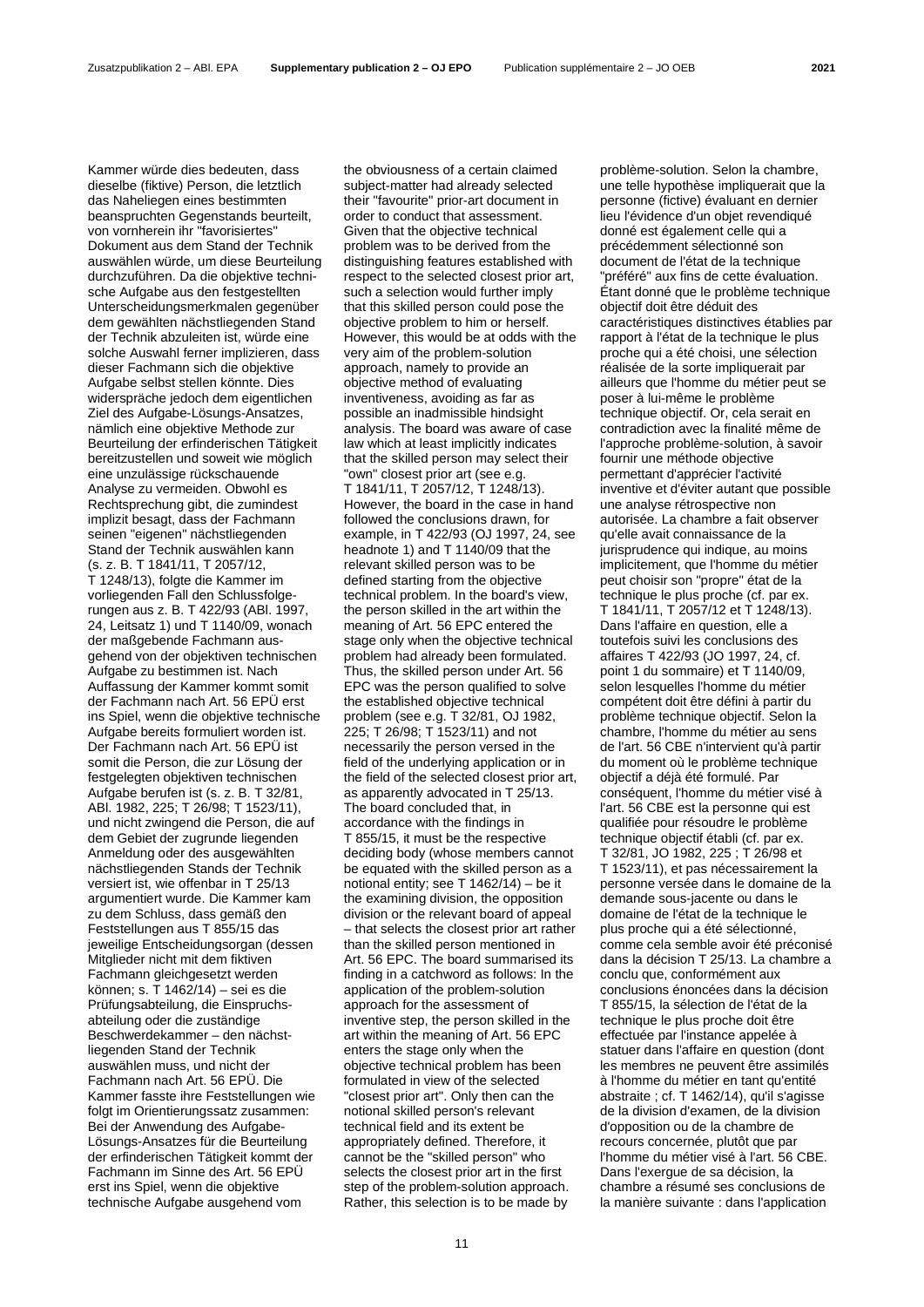ausgewählten "nächstliegenden Stand der Technik" formuliert worden ist. Erst dann können das einschlägige Fachgebiet des fiktiven Fachmanns und der Umfang dieses Fachgebiets angemessen definiert werden. Deshalb kann die Auswahl des nächstliegenden Stands der Technik im ersten Schritt des Aufgabe-Lösungs-Ansatzes nicht vom "Fachmann" vorgenommen werden. Diese Auswahl ist vielmehr vom zuständigen Entscheidungsorgan auf der Grundlage der etablierten Kriterien zu treffen, um eine rückschauende Analyse zu vermeiden.

In **T 787/17** bestimmte die Kammer, dass die D2 dem Erfindungsgegenstand am nächsten kommt und daher als "nächstliegender Stand der Technik" im Sinne des Aufgabe-Lösungs-Ansatzes dient. Innerhalb der D2 kam das Ausführungsbeispiel der Fig. 11a der Erfindung am nächsten. Die Kammer konnte sich dem Vortrag nicht anschließen, dass dieses Ausführungsbeispiel keinen realistischen Ausgangspunkt darstelle, weil es dem Fachmann keine Hinweise liefere, wie er zur Lösung der Aufgabe vorgehen solle. Grundsätzlich ist jedes Element des Stands der Technik auf dem Gebiet der Erfindung, das einen Gegenstand offenbart, der zum gleichen Zweck oder mit demselben Ziel entwickelt wurde, ein möglicher Ausgangspunkt. Einer besonderen Rechtfertigung, z. B. basierend auf Überlegungen des Fachmanns, bedarf es dazu nicht. Insbesondere ist die Frage, ob ein solches Element einen Hinweis zur Lösung der objektiven technischen Aufgabe enthält, für seine Wahl als Ausgangspunkt irrelevant. Dies geht schon daraus hervor, dass die objektive technische Aufgabe erst auf Grundlage des Ausgangspunktes definiert werden kann. Es bedarf auch keiner Rechtfertigung, warum der Fachmann innerhalb einer vorveröffentlichten Druckschrift, die eine große Zahl von Ausführungsbeispielen umfasst, gerade von einem bestimmten Ausführungsbeispiel ausgehen würde. Jedes der Ausführungsbeispiele stellt ein Element des Stands der Technik dar, das als solches dem (fiktiven) Fachmann bekannt ist und deshalb auch als Ausgangspunkt dienen kann.

the relevant deciding body, on the basis of the established criteria, in order to avoid any hindsight analysis.

In **T 787/17** the board determined that D2 came closest to the subject-matter of the invention and therefore served as the "closest prior art" for the purposes of the problem-solution approach. Within D2, the embodiment in Fig. 11a was closest to the invention. The board could not agree with the argument that this embodiment did not amount to a realistic starting point because it did not give the skilled person any indication as to how they were supposed to proceed in order to solve the problem. It stated that, as a rule, any element of the prior art in the field of the invention that disclosed subject-matter developed for the same purpose or with the same aim was a possible starting point. There was no need for special justification, e.g. on the basis of the skilled person's considerations. In particular, whether such an element gave any indication as to how to solve the objective technical problem was irrelevant to its selection as a starting point, for the simple reason that the objective technical problem could only be defined on the basis of the starting point. Nor was there any need to justify why the skilled person would proceed from one particular embodiment among a large number of embodiments in a pre-published document. Each of the embodiments constituted an element of the prior art that was known per se to the (notional) skilled person and could therefore equally serve as a starting point.

de l'approche problème-solution en vue de l'appréciation de l'activité inventive, l'homme du métier au sens de l'art. 56 CBE n'intervient qu'à partir du moment où le problème technique objectif a été formulé à la lumière de l'"état de la technique le plus proche" sélectionné. C'est seulement ensuite qu'il est possible de définir de manière adéquate le domaine technique pertinent pour l'homme du métier théorique ainsi que l'étendue de ce domaine. Par conséquent, l'"homme du métier" ne peut pas être la personne qui sélectionne l'état de la technique le plus proche, lors de la première étape de l'approche problème-solution. C'est plutôt à l'instance appelée à statuer qu'il revient d'opérer cette sélection, sur la base des critères établis, afin d'éviter toute analyse rétrospective.

Dans l'affaire **T 787/17**, la chambre a considéré que le document D2 était le plus proche de l'objet de l'invention et constituait donc l'"état de la technique le plus proche" du point de vue de l'approche problème-solution. Dans D2, c'est le mode de réalisation présenté à la figure 11a qui se rapprochait le plus de l'invention. La chambre n'a pas pu se rallier à l'argument selon lequel ce mode de réalisation ne constituait pas un point de départ réaliste puisqu'il ne fournissait pas à l'homme du métier d'indication quant à la manière de procéder pour résoudre le problème posé. En principe, tout élément de l'état de la technique qui relève du domaine de l'invention et qui divulgue un objet conçu dans le même but ou avec le même objectif que l'invention revendiquée constitue un point de départ possible. Aucune justification particulière, s'appuyant par exemple sur le raisonnement suivi par l'homme du métier, n'est nécessaire pour cela. En particulier, la question de savoir si un tel élément comporte un indice menant à la solution au problème technique objectif ne joue aucun rôle dans le choix effectué en faveur de cet élément en tant que point de départ. En atteste le simple fait que le problème technique objectif ne peut être défini que sur la base de ce point de départ. Il n'est pas non plus nécessaire de justifier pourquoi l'homme du métier, placé devant une publication antérieure comprenant un grand nombre de modes de réalisation, prend précisément pour point de départ un mode de réalisation particulier. Chacun des modes de réalisation représente un élément de l'état de la technique qui, en tant que tel, est connu de l'homme du métier (fictif) et peut donc également servir de point de départ.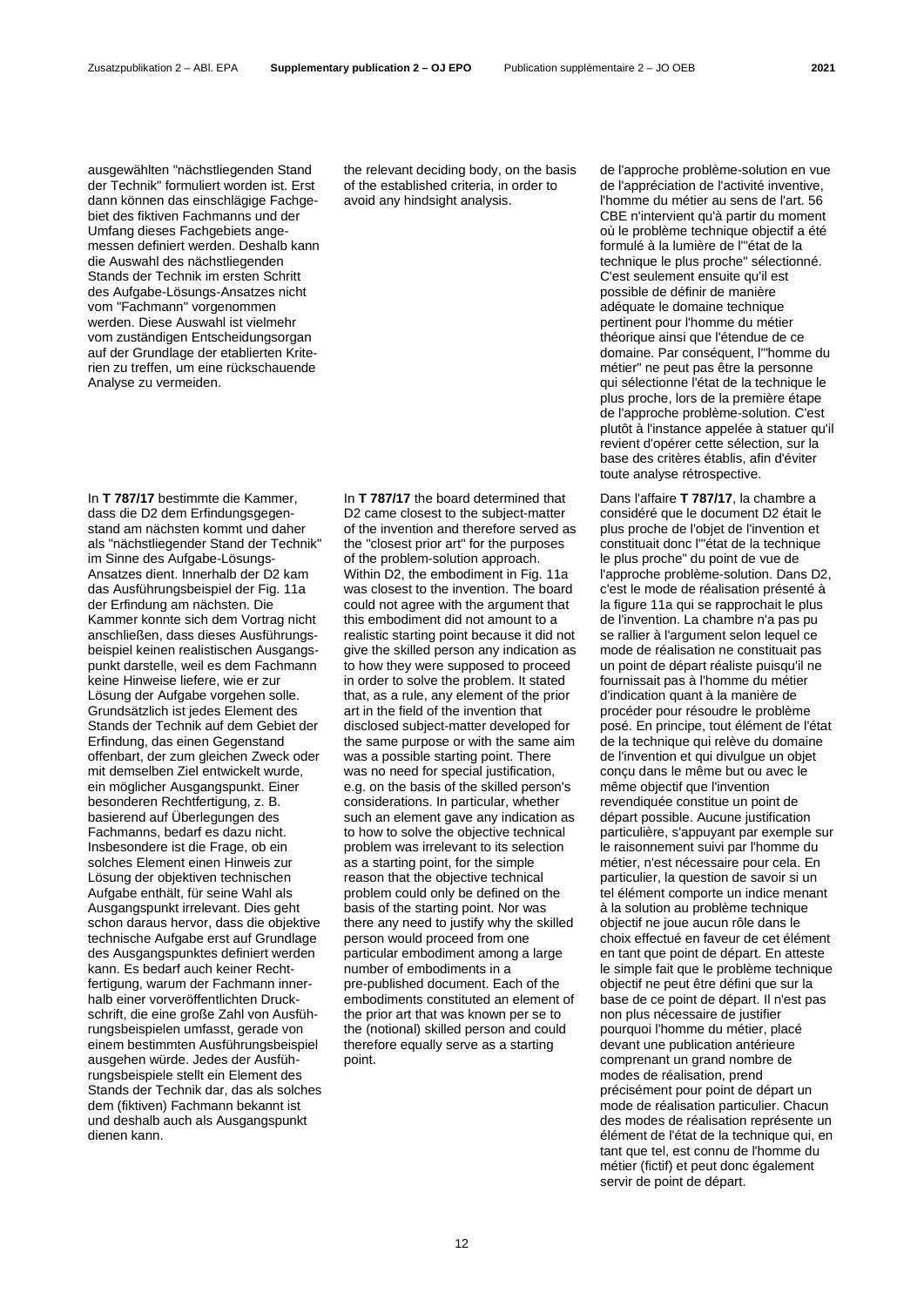### **3. Wissensstand des Fachmanns 3. The skilled person's level of**

# *(CLB, I.D.8.3.) (CLB, I.D.8.3.) (CLB, I.D.8.3.)*

In **T 1601/15** stellte die Kammer fest, dass der Fachmann keiner Anregung bedarf, um sein Fachwissen zur Anwendung zu bringen. Die Kammer war von dem Argument, dass der Fachmann keinen Anlass gehabt hätte, auf sein Fachwissen zurückzugreifen, nicht überzeugt. Der Fachmann bedarf keines Anlasses, um sein Fachwissen zur Anwendung zu bringen. Sein Fachwissen bildet gewissermaßen den technischen Hintergrund für jede Tätigkeit des Fachmanns und fließt in alle seine Entscheidungen ein. In dieser Hinsicht ist das allgemeine Fachwissen von der Lehre fachspezifischer Druckschriften zu unterscheiden. Im vorliegenden Fall wäre die Lösung der Aufgabe für den Fachmann angesichts seines Fachwissens, wie es insbesondere durch die Druckschrift D15 belegt ist, naheliegend gewesen.

# **4. Wirkung nicht über den gesamten Schutzbereich glaubhaft gemacht – neuronales Netz**

In **T 161/18** unterschied sich das beanspruchte Verfahren vom Stand der Technik nur durch ein künstliches neuronales Netz. Allerdings war dessen Training nicht im Detail offenbart, wodurch die Verwendung des künstlichen neuronalen Netzes nicht zu einem speziellen technischen Effekt führte, der erfinderische Tätigkeit begründen konnte. Anspruch 1 sah vor, dass "die Transformation der an der Peripherie gemessenen Blutdruckkurve in den äquivalenten Aortendruck mit Hilfe eines künstlichen neuronalen Netzes vorgenommen wird, dessen Gewichtungswerte durch Lernen bestimmt werden". Nach Ansicht der Kammer ging der bloße Hinweis darauf, dass Gewichtswerte durch Lernen bestimmt werden, nicht über das hinaus, was der Fachmann unter einem künstlichen neuronalen Netz versteht. Daher war das beanspruchte neuronale Netz nicht für die spezielle, beanspruchte Anwendung angepasst. Es erfolgte hier nur eine nicht näher spezifizierte Anpassung der Gewichtswerte, die in der Natur jedes künstlichen neuronalen Netzes lag. Die Kammer war daher nicht davon überzeugt, dass der vorgetragene Effekt in dem beanspruchten Verfahren über den gesamten beanspruchten Bereich erzielt wurde. Dieser Effekt konnte daher nicht im Sinne einer Verbesse-

# **knowledge**

In **T 1601/15** the board held that the skilled person did not need prompting to apply their knowledge. It was not convinced by the argument that the skilled person would have had no reason to draw upon it. The skilled person did not need a reason to apply their knowledge. This knowledge formed, as it were, the technical background for any activities they performed and fed into all their decisions. In this regard, a distinction had to be made between the common general knowledge in the art and the teaching of specialist documents. In the case at issue, the solution to the problem would have been obvious to the skilled person in light of their knowledge, as evidenced in particular by document D15.

## **4. Effect not made credible within the whole scope of claim – neural network**

In **T 161/18** the claimed method was distinguished from the prior art only by an artificial neural network; however, the training of this network was not disclosed in detail, meaning that its use did not result in a special technical effect that could justify a finding of inventive step. Claim 1 stated that "the blood pressure curve measured at the periphery is transformed into the equivalent aortic pressure by means of an artificial neural network whose weighting values are determined by learning". In the board's view, merely mentioning that weighting values were determined by learning did not go beyond what the skilled person would have understood by an artificial neural network. Therefore, the claimed neural network was not adapted for the specific use claimed. It merely involved an adaptation – not specified in greater detail – of the weighting values, which was in the nature of any artificial neural network. The board was therefore not convinced that the asserted effect was achieved by the claimed method across the whole scope of the claim. This effect therefore could not be taken into account as an improvement over the prior art when assessing inventive step. See also chapter II.C.1. "Reproducibility – neural network".

# **3. Niveau de connaissance de l'homme du métier**

Dans l'affaire **T 1601/15**, la chambre a conclu que l'homme du métier n'avait besoin d'aucune incitation pour mettre en application ses connaissances. La chambre n'a pas été convaincue par l'argument selon lequel l'homme du métier n'aurait eu aucune raison de faire appel à ses connaissances. L'homme du métier n'a besoin d'aucune raison pour mettre en application ses connaissances. Celles-ci forment en quelque sorte le contexte technique dans lequel s'inscrivent toutes ses activités, et viennent alimenter toutes ses décisions. À cet égard, il convient d'opérer une distinction entre les connaissances générales de l'homme du métier et l'enseignement de documents portant sur un sujet technique précis. Dans l'affaire en question, la solution au problème aurait été évidente pour l'homme du métier au vu de ses connaissances, comme l'attestait notamment le document D15.

# **4. Effet non démontré de façon crédible dans toute la portée de la revendication – réseau de neurones**

# *(CLB, I.D.4.3.) (CLB, I.D.4.3.) (CLB, I.D.4.3.)*

Dans l'affaire **T 161/18**, le procédé revendiqué ne se distinguait de l'état de la technique que par un réseau de neurones artificiels. Cependant, les modalités d'apprentissage de ce réseau n'étaient pas divulguées dans le détail, de sorte que son utilisation ne produisait pas d'effet technique spécifique, susceptible de fonder l'activité inventive. La revendication 1 prévoyait que "la conversion de la courbe de pression sanguine mesurée à la périphérie en pression aortique équivalente est effectuée à l'aide d'un réseau de neurones artificiels, dont les valeurs de pondération sont déterminées par apprentissage". Selon la chambre, la simple mention du fait que les valeurs de pondération sont déterminées par apprentissage n'apporte aucun élément supplémentaire par rapport à la notion de réseau de neurones artificiels telle que la comprend l'homme du métier. Le réseau de neurones revendiqué n'était donc pas adapté à l'application spécifique revendiquée. Il ne s'agissait en l'espèce que d'une adaptation non déterminée des valeurs de pondération, inhérente à tout réseau de neurones artificiels. Par conséquent, la chambre n'a pas été convaincue que l'effet exposé dans le procédé revendiqué pouvait être obtenu dans l'ensemble du domaine revendiqué. Cet effet ne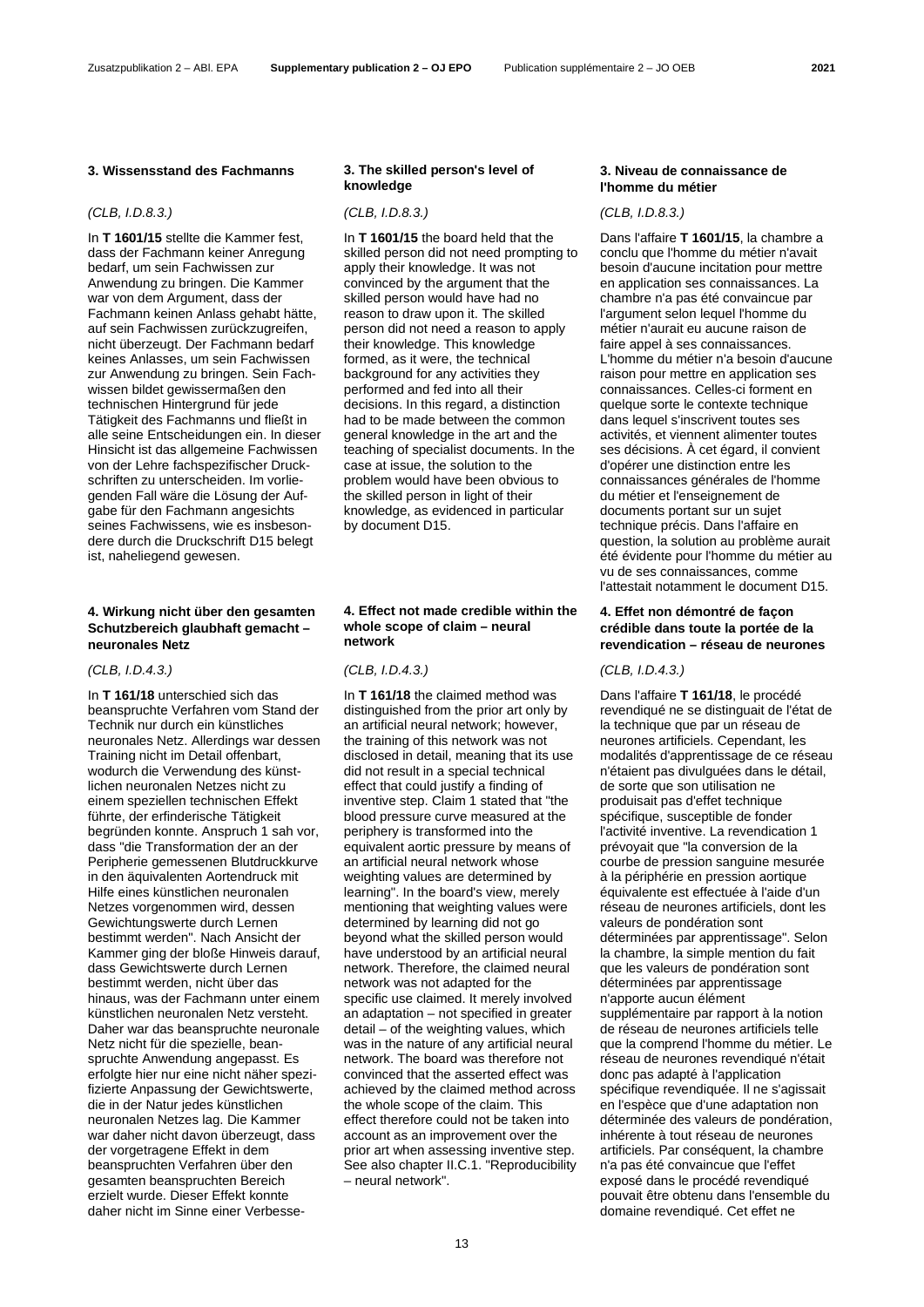rung gegenüber dem Stand der Technik

bei der Beurteilung der erfinderischen Tätigkeit berücksichtigt werden. Siehe auch Kapitel II.C.1. "Ausführbarkeit – neuronales Netz".

# **5. Beurteilung der erfinderischen Tätigkeit**

# **5.1 Technischer Charakter einer Erfindung**

*(CLB, I.D.9.1.1) (CLB, I.D.9.1.1) (CLB, I.D.9.1.1)*

In **T 1798/13** sollte mit der Erfindung der Wert eines wetterbasierten strukturierten Finanzprodukts prognostiziert werden. Dieser beruhte auf spezifischen Wetterkennzahlen wie Temperatur, Niederschlag, Sonnenstunden, Heiz- und Kühlgradtagen oder Windstärke.

Die Prüfungsabteilung war im Wesentlichen der Auffassung, dass die Erfindung zwei Aspekte umfasse, nämlich a) die Definition und Berechnung einer Wettervorhersage und b) die Definition und Berechnung des Einflusses, den die Wettervorhersage auf ein bestimmtes Finanzprodukt hat. Sie konnte keine technische Aufgabe finden, die durch die Umsetzung eines dieser Aspekte gelöst wurde. In ihrer Entscheidung stellte sie ferner fest, dass auch die Aufnahme mathematischer Gleichungen Anspruch 1 nicht technisch mache, weil nicht klar sei, welche technische Aufgabe dadurch gelöst würde.

Die Kammer stimmte mit dem Beschwerdeführer darin überein, dass ein System zur Wettervorhersage, das beispielsweise Sensoren zur Messung spezifischer Wetterdaten umfasst, technischen Charakter hat. Die Erfindung beruhte jedoch auf der Verwendung bereits gemessener Wetterdaten. Es ließe sich argumentieren, dass diese (rohen) Wetterdaten Messungen der physischen Welt darstellten und daher auch technisch seien. Die Situation wäre somit ähnlich wie in T 2079/10, wonach physikalische Parameter technische Daten darstellten und die Auswahl, welche Parameter zu messen sind, in die Zuständigkeit des technischen Fachmanns falle.

### **5.1 Technical character of an invention**

In **T 1798/13** the invention concerned forecasting the value of a weatherbased structured financial product. The values of these products were based on specific weather measures, such as temperature, precipitation, hours of sunshine, heating degree days, cooling degree days or wind speed.

The examining division essentially considered that the invention had two aspects, namely a) defining and calculating a weather forecast and b) defining and calculating the influence of the weather forecast on a particular financial product. They could not find a technical problem solved by the implementation of either of these aspects. The decision further considered that the introduction of mathematical equations in claim 1 would not render it technical because it was not clear what technical problem these solved.

The board agreed with the appellant that a system for weather forecasting, for example comprising sensors for measuring specific weather data, had technical character. The invention, however, relied on the use of already measured weather data. It could be argued that this (raw) weather data represented measurements about the physical world and was therefore also technical. The situation would thus be similar to that in T 2079/10, which considered that physical parameters represented technical data and that the choice of which physical parameters were to be measured fell within the competence of the technical skilled person.

In T 2079/10 wurde die Erfindung jedoch in der Verbesserung der Messtechnik selbst gesehen, die

In T 2079/10, however, the invention was seen to lie in the improvement of the measurement technique itself,

pouvait donc pas être pris en considération en tant qu'amélioration par rapport à l'état de la technique aux fins de l'appréciation de l'activité inventive. Voir également le chapitre II.C.1. "Exécution de l'invention – réseau de neurones".

### **5. Assessment of inventive step 5. Appréciation de l'activité inventive**

# **5.1 Caractère technique d'une invention**

Dans l'affaire **T 1798/13**, l'invention portait sur la prévision de la valeur d'un produit financier structuré fondé sur la météo. Les valeurs de ces produits se fondaient sur des mesures météorologiques spécifiques telles que la température, les précipitations, les heures d'ensoleillement, les degrésjours de chauffage, les degrés-jours de réfrigération ou la vitesse du vent.

En substance, la division d'examen a estimé que l'invention comportait deux aspects, à savoir a) définir et calculer une prévision météorologique et b) définir et calculer l'influence de la prévision météorologique sur un produit financier donné. Les membres de la division n'ont trouvé aucun problème technique qui soit résolu par la mise en œuvre de l'un ou l'autre de ces aspects. La décision ajoutait que l'introduction d'équations mathématiques dans la revendication 1 ne rendrait pas cette dernière technique car la nature du problème technique qu'elles devaient résoudre n'était pas claire.

La chambre s'est ralliée à l'avis du requérant selon lequel un système de prévision météorologique, comprenant par exemple des capteurs pour mesurer des données météorologiques spécifiques, possède un caractère technique. Toutefois, l'invention reposait sur l'utilisation de données météorologiques déjà mesurées. On pourrait affirmer que ces données météorologiques (brutes) constituaient des mesures se rapportant au monde physique et étaient donc elles aussi de nature technique. La situation serait alors comparable à celle qui avait donné lieu à la décision T 2079/10, dans laquelle il a été estimé que les paramètres physiques sont des données techniques et que le choix des paramètres physiques à mesurer fait partie des compétences de l'homme du métier (technicien).

Cependant, dans l'affaire T 2079/10, il avait été considéré que l'invention résidait dans l'amélioration de la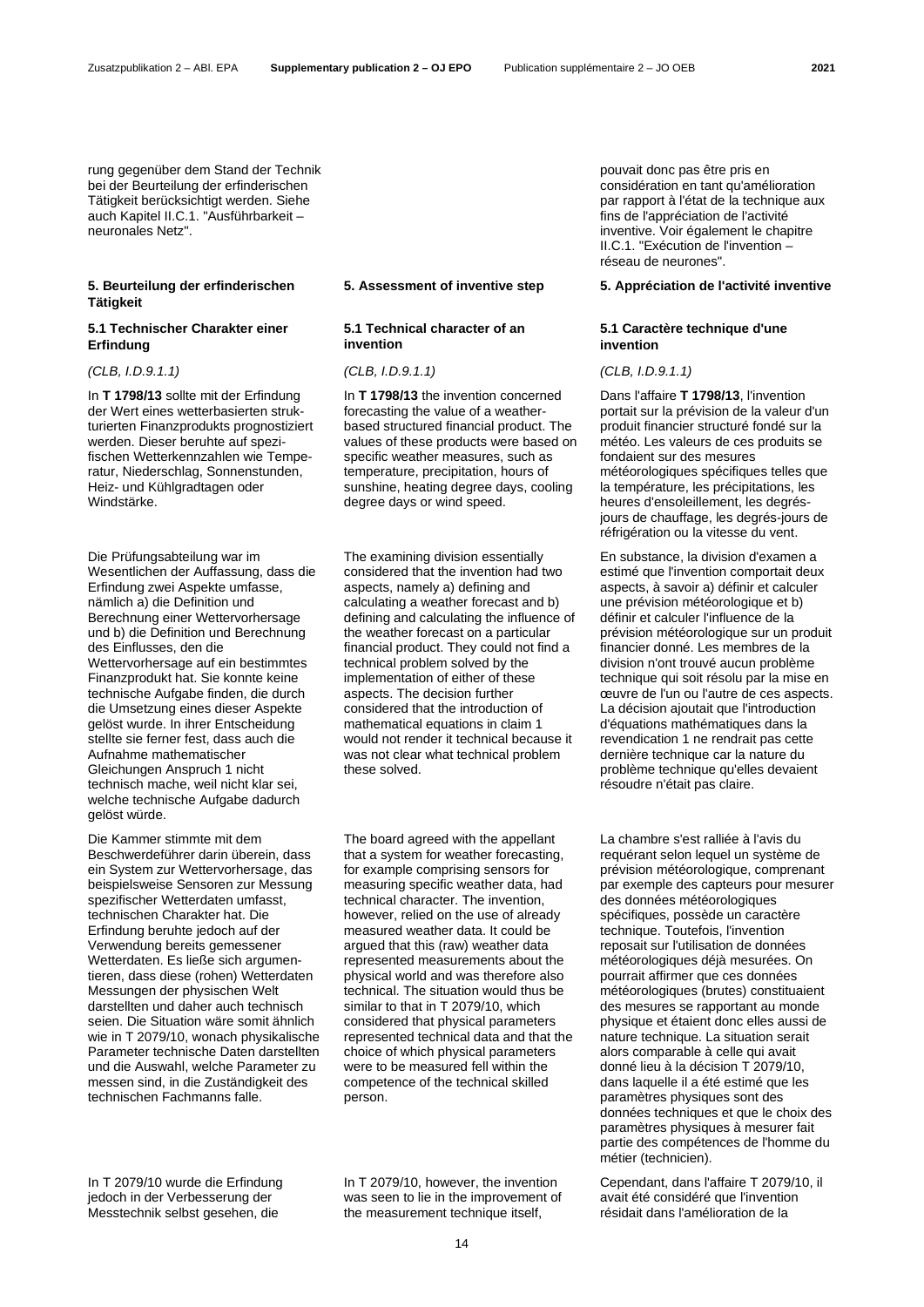technische Überlegungen zu den Sensoren und deren Positionierung einschloss. Im vorliegenden Fall spielten die Messungen selbst keine Rolle; die Verbesserung lag in der Verarbeitung der Daten mit dem Ziel, eine bessere Wettervorhersage bereitzustellen.

Das zweite Argument des Anmelders war im Wesentlichen, dass eine Verbesserung der Wetterdaten durch deren Berechnung und Weiterverarbeitung ebenfalls technisch sei. Nach Ansicht der Kammer führte dies zu der zentralen Frage in diesem Fall, nämlich ob die Verbesserung der Genauigkeit bestimmter Daten einer Wettervorhersage technisch ist. Ist sie das nicht, ändern daran auch die Einzelheiten des Algorithmus – die "Mathematik", wie die Abteilung es ausdrückte – nichts.

Die Kammer verneinte den technischen Charakter. Das "Wetter" ist kein technisches System, das der Fachmann verbessern oder auch nur zu Verbesserungszwecken simulieren kann. Es ist ein physisches System, das zur Veranschaulichung seiner Funktionsweise modelliert werden kann. Bei dieser Art der Modellierung handelt es sich eher um eine Entdeckung oder eine wissenschaftliche Theorie, die beide nach Art. 52 (2) a) EPÜ von der Patentierbarkeit ausgeschlossen sind und somit nicht zum technischen Charakter der Erfindung beitragen können.

# **5.2 Angabe einer Zielsetzung bei der Formulierung der technischen Aufgabe**

In **T 1749/14** lag die Erfindung auf dem Gebiet mobiler Point-of-Sale-Terminals zur Durchführung von Transaktionen, z. B. per Kreditkarte. Solche mobilen POS-Terminals sind üblicherweise in Ladengeschäften im Einsatz, und die Kunden müssen Identifikationsdaten wie Kontonummer und PIN an das Gerät übermitteln. Mit der Erfindung sollte eine mögliche Weitergabe vertraulicher Kundendaten durch Manipulation des Geräts verhindert werden, indem die Transaktionen ohne Angabe von Kontoinformationen und PIN durchgeführt werden. Die Kammer vertrat die Auffassung, dass der fiktive Geschäftsmann zwar auf den abstrakten Gedanken kommen könnte, die Angabe von PIN und Kontoinformationen durch den Kunden zu vermeiden, die Erfindung aber eine neue Infrastruktur, neue Geräte und ein neues

which involved technical considerations about the sensors and their positions. In the case in hand, the measurements themselves did not play a role, the improvement was in the processing of data to provide a better weather forecast.

The applicant's second argument was essentially that an improvement in the weather data by calculating and further processing it was also technical. In the board's view this led to the key issue in this case, namely whether improving the accuracy of given data of a weather forecast was technical. If it was not, then the details of the algorithm, the "mathematics" as the division put it, did not help.

The board held that it was not. The "weather" was not a technical system that the skilled person could improve, or even simulate with the purpose of trying to improve it. It was a physical system that could be modelled in the sense of showing how it works. This kind of modelling was rather a discovery or a scientific theory, both of which were excluded under Art. 52(2)(a) EPC and thus did not contribute to the technical character of the invention.

# **5.2 The aim to be achieved in the formulation of the technical problem**

# *(CLB, I.D.9.1.4) (CLB, I.D.9.1.4) (CLB, I.D.9.1.4)*

In **T 1749/14** the invention was in the field of mobile point-of-sale (POS) terminals for carrying out transactions, e.g. involving a credit card. Conventionally, the merchant possessed such mobile POS terminals and the customer had to provide his identification credentials such as account number and PIN to this merchant's unit. The invention tried to avoid the customer's sensitive information becoming known if the merchant's device was tampered with by allowing a transaction to be carried out without the customer having to present account information and the PIN to the merchant. The board held that the notional business person might have come up with the abstract idea of avoiding the customer having to provide PIN and account information to the merchant. The invention, however,

technique de mesure elle-même, qui faisait intervenir des considérations d'ordre technique concernant les capteurs et leur position. Or, dans la présente espèce, les mesures ellesmêmes ne jouaient aucun rôle, puisque l'amélioration résidait dans le traitement de données visant à fournir une meilleure prévision météorologique.

Le deuxième argument du demandeur consistait, en substance, à dire qu'une amélioration des données météorologiques reposant sur des calculs et un traitement ultérieur des données était également technique. De l'avis de la chambre, cette affirmation conduisait à la question centrale de l'affaire, qui était de savoir si l'amélioration de la précision de certaines données d'une prévision météorologique était de nature technique. Si ce n'était pas le cas, les détails de l'algorithme, "les mathématiques", pour citer la division, n'apportaient rien.

La chambre a répondu à cette question par la négative. La "météo" n'est pas un système technique que l'homme du métier puisse améliorer, ni même simuler afin d'essayer de l'améliorer. Elle est un système physique qui peut être modélisé de manière à montrer comment ce système fonctionne. Ce type de modélisation relève plutôt de la découverte ou de la théorie scientifique, qui sont toutes deux exclues de la brevetabilité au titre de l'art. 52(2)a) CBE et ne contribuent donc pas au caractère technique de l'invention.

# **5.2 L'objectif à atteindre dans la formulation du problème technique**

Dans l'affaire **T 1749/14**, l'invention appartenait au domaine des terminaux de point de vente (TPV) mobiles permettant d'effectuer des transactions, par exemple à l'aide de cartes de crédit. Traditionnellement, le commerçant possédait de tels TPV mobiles et le client devait entrer ses informations d'identification, par exemple son numéro de compte et son code confidentiel, sur l'appareil du commerçant. L'invention visait à éviter que les informations sensibles du client puissent être divulguées si l'appareil du commerçant était manipulé, en permettant qu'une transaction soit effectuée sans que le client ait à présenter au commerçant les coordonnées de son compte et composer son code confidentiel. La chambre a estimé que l'entrepreneur abstrait aurait pu avoir l'idée théorique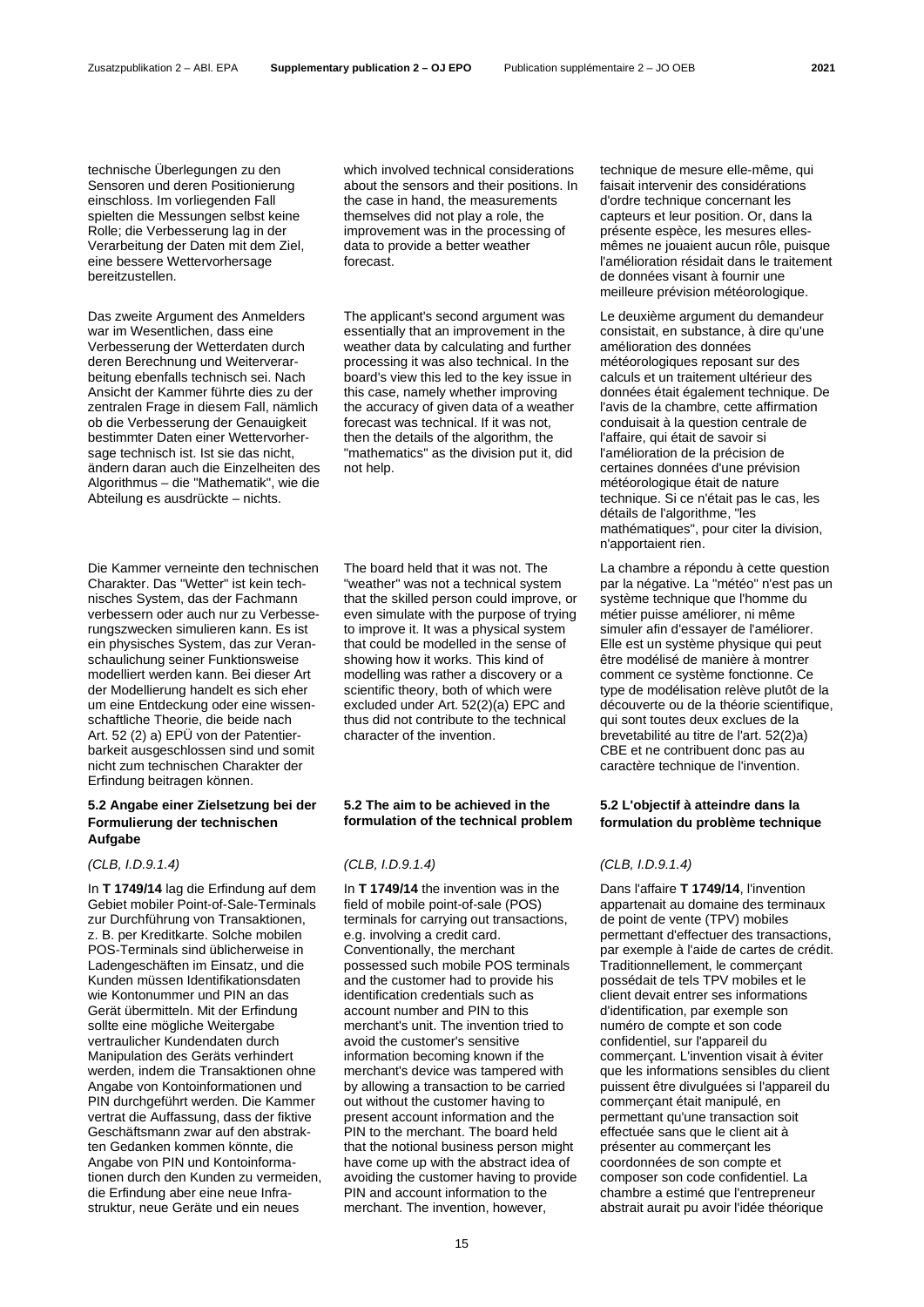Protokoll erfordere, die auf technischen Überlegungen zu modifizierten Geräten und deren Funktionen beruhten, sowie sicherheitsrelevante Änderungen bei der Übertragung vertraulicher Informationen unter Ausnutzung neuer Möglichkeiten, die durch Modifikationen der bisher bekannten mobilen POS-Infrastruktur erreicht werden. Dies übersteigt die Kenntnisse des fiktiven Geschäftsmanns und betrifft Einzelheiten der technischen Umsetzung, die über eine einfache 1:1-Programmierung einer abstrakten Geschäftsidee hinausgehen. Es gehört in die Sphäre des technischen Experten und ist im Rahmen der erfinderischen Tätigkeit zu prüfen (s. T 1082/13).

required a new infrastructure, new devices and a new protocol involving technical considerations linked to modified devices and their capabilities as well as security relevant modifications of the transfer of sensitive information using new possibilities achieved by the modifications to the previously known mobile POS infrastructure. This went beyond what the notional business person knew and concerned technical implementation details (how to implement) which were more than a straightforward 1:1 programming of an abstract business idea. This was in the sphere of the technical expert and subject to the assessment of inventive step (see T 1082/13).

In **T 232/14** betraf die Erfindung die Kennzeichnung von speziell besteuerten oder markengeschützten Produkten (auch Einheiten oder Packungen genannt, z. B. Zigarettenpackungen), die in Behälter (auch Kisten genannt) verpackt werden. Mithilfe der Kennzeichnung war es möglich, die Echtheit der Produkte festzustellen und sie nachzuverfolgen, wodurch Schmuggelware und Fälschungen entdeckt werden konnten. Die Kammer befand, dass die Verwendung von Bereichen von Einheitenkennungen zur Etikettierung einer Reihe von (aufeinanderfolgenden) Produkt-Einheitenkennungen so allgemein, wie sie hier beansprucht wurde, an der Trennlinie zwischen technischen und nichttechnischen Gegenständen eher dem geschäftlichen Bereich zuzuordnen war (s. z. B. **T 144/11**, Nrn. 2.1 sowie 3.6 bis 3.9 der Gründe). Entgegen dem Vorbringen des Beschwerdeführers stellte die Kammer fest, dass die Bereiche von Einheitenkennungen für den Geschäftsmann durchaus von Bedeutung waren. Sie entsprachen Chargen von Einheiten, die an einer Fertigungsanlage produziert werden (Nr. 2.6 der Gründe). Auch wenn die "Bestimmung von Bereichen von Einheitenkennungen" eine technische Wirkung erziele, wie z. B. einen verringerten Bedarf an Datenspeicher und -bandbreite, sei es eine gestalterische Routineangelegenheit für den Fachmann, einen Softwareprogrammierer oder einen Datenbankexperten, ausgehend vom allgemeinen Fachwissen das erste und das letzte Element einer Liste von Gegenständen zu speichern anstatt die gesamte Liste.

In **T 232/14** the invention related to the identification of specially taxed or branded manufactured items (also called units or cartons, e.g. cigarette cartons), packaged into containers (also called cases). Identification allowed products to be authenticated as genuine, tracked and traced, which helped to detect contraband and counterfeit products. The board held that using ranges of unit identifiers to label a number of (consecutive) unit identifiers of manufactured items was, at the level of generality at which it was claimed, on the business side of the line between technical and non-technical subject-matter (see e.g. **T 144/11**, points 2.1, and 3.6 to 3.9 of the Reasons). Contrary to the appellant's argument, the board held that the ranges of unit identifiers did have a meaning for the business person. They corresponded to batches of units produced on a production line. (point 2.6 of the Reasons). Even if the "determining of ranges of unit identifiers" achieved a technical effect, such as reducing data storage and data bandwidth requirements, it was a matter of routine design for the skilled person, a software programmer or a database expert, based on common general knowledge to store the first and the last element of a list of items, instead of the whole list. Therefore the determination of ranges of unit identifiers was rather linked to the number of possible ways of organising items of a group of items based on how they were produced, that is, the number of batches, than to the way in which data can be stored.

d'éviter au client de devoir fournir un code et les coordonnées de son compte au commerçant. L'invention, cependant, nécessitait une nouvelle infrastructure, de nouveaux appareils et un nouveau protocole faisant intervenir des considérations techniques liées aux appareils modifiés et à leurs capacités, ainsi que, du point de vue de la sécurité, des modifications du mode de transmission des informations sensibles exploitant les nouvelles possibilités offertes par la modification de l'infrastructure des TPV mobiles précédemment connus. Tout ceci allait au-delà des connaissances de l'entrepreneur et concernait des détails de mise en œuvre technique (le "comment" de la mise en œuvre) qui ne se bornait pas à la simple programmation machinale d'une idée commerciale abstraite. Cela est du ressort de l'expert technique et relève de l'appréciation de l'activité inventive (cf. T 1082/13).

Dans l'affaire **T 232/14**, l'invention portait sur l'identification d'articles manufacturés (également appelés unités ou paquets, par exemple des paquets de cigarettes) soumis à une fiscalité spécifique ou appartenant à une marque spécifique, et conditionnés dans des conteneurs (également appelés cartouches). Cette identification permettait d'authentifier les produits, de les suivre et de les tracer, ce qui contribuait à repérer les produits de contrebande et de contrefaçon. La chambre a estimé que, vu le caractère général de la revendication, l'utilisation de plages d'identificateurs d'unités pour marquer un certain nombre d'identificateurs d'unités (consécutifs) correspondant à des articles manufacturés tombait plutôt dans le domaine commercial au regard de la ligne de démarcation entre objets techniques et non techniques (voir par exemple **T 144/11**, points 2.1, et 3.6 à 3.9 des motifs). Contrairement à l'argument avancé par le requérant, la chambre a estimé que les plages d'identificateurs d'unités avaient bien un sens pour l'entrepreneur. Elles correspondaient aux lots d'unités produites sur une chaîne de production (point 2.6 des motifs). Même si le fait de "déterminer des plages d'identificateurs d'unités" produisait un effet technique, comme la réduction des exigences en matière de stockage des données ou de bande passante, l'enregistrement du premier et du dernier élément d'une liste d'articles au lieu de la liste entière relevait de tâches de conception classique pour l'homme du métier (par exemple un programmeur logiciel ou un spécialiste des bases de données) qui se fonde sur ses connaissances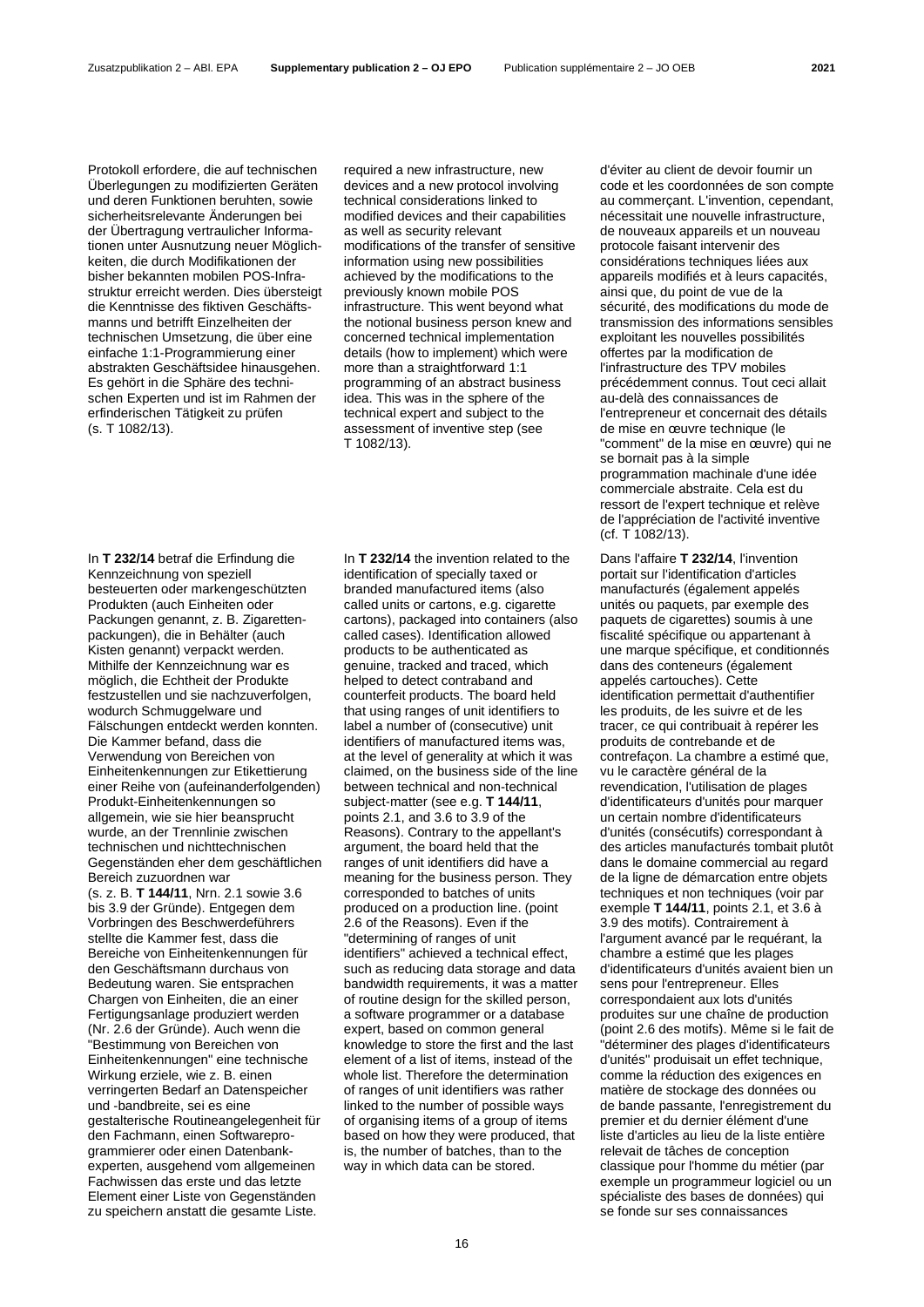Deshalb hänge die Bestimmung von Bereichen von Einheitenkennungen eher damit zusammen, auf wie viele Arten Gegenstände aus einer Gruppe von Gegenständen nach dem Kriterium ihrer Herstellung, d. h. nach der Zahl von Chargen organisiert werden können, und nicht damit, wie Daten gespeichert werden können.

Die Kammer stimmte der Prüfungsabteilung darin zu, dass sich die Verwendung einer (elektronischen) Datenbank für die Speicherung von Daten, d. h. der Bereiche der Einheitenkennungen, direkt aus der Anforderungsspezifikation ergibt, wenn diese in einem Datenverarbeitungssystem umgesetzt wird. Der Fachmann würde bei der Umsetzung der Geschäftsanforderungen auf direktem Wege für jeden Behälter eine Behälter-Kennung in der Datenbank speichern, wobei jeder Behälter in der Datenbank mit dem oder den Bereichen von Einheitenkennungen verknüpft wäre, die dem Behälter zugeordnet sind. Die Einsparung von Speicherplatz war ein bloßer "Bonuseffekt".

In **T 2314/16** betraf die Erfindung die Verteilung von Boni an Teilnehmer eines angeschlossenen Marketingsystems, wobei ein Influencer (in Anspruch 1 "Nutzer" genannt) einen Bonus dafür erhielt, dass er ein Produkt oder eine Dienstleistung in einem Blog oder in den sozialen Medien bewarb. Den teilnehmenden Influencern wurde jeweils ein Abschnitt eines auf einer Website angezeigten Werbebanners zugewiesen. Die Besucher der Website konnten die Nutzerbereiche nicht sehen, sondern nur das Werbebanner. Wenn der Besucher auf das Banner klickte, erhielt der Nutzer, dessen Abschnitt angeklickt wurde, einen Bonus, der entsprechend der Größe der Bildabschnitte verteilt wurde. Die Teilbereiche wurden so zugewiesen, dass die Verteilungsquoten des Bonus dem Umfang des Werbebeitrags des einzelnen Nutzers entsprachen.

Die Kammer erklärte, dass die Beschreibung der Geschäftsmethode mit der Ermittlung der Verteilungsquote für den Bonus endete. Die Merkmale der Aufteilung des Werbebereichs in Teilbereiche und der Zuweisung eines jeden Teilbereichs zu einem bestimmten Nutzer, sodass dieser einen Bonus erhielt, wenn sein Teilbereich angeklickt wurde, beruhten auf technischen Überlegungen des Webpage-Systems. Sie beruhten nicht

The board agreed with the examining division that the use of an (electronic) database for the storage of data, that is, the ranges of unit identifiers, was a straightforward consequence of the requirement specification when implementing it on a data processing system. The person skilled in the art when implementing the business requirements would straightforwardly store in the database a container identifier for each container, each being coupled in the database to the one or more ranges of unit identifiers allocated to the container. The saving in storage space was a mere "bonus effect".

In **T 2314/16** the invention concerned the distribution of rewards to participants in an affiliate marketing scheme by which an influencer (called user in claim 1) received a reward for advertising a product or service on a blog or on social media. Participating influencers were each allocated a portion of an advertisement banner displayed on a website. The visitors to the website did not see the user areas, only an advertising banner. When the visitor clicked on the banner, the user whose portion was clicked on got a reward, distributed according to the sizes of the image portions. The partial areas were allocated such that the reward distribution rates matched the degree of contribution of each user to the advertising.

The board held that the specification of the business method ended with how to determine the reward distribution ratio. The features of dividing the advertisement display area into partial areas and allocating each partial area to a user such that when the partial area was clicked on the user got a reward, were based on technical considerations of the web page system. It was not motivated by any business considerations. In order to come up with générales. Par conséquent, la détermination des plages d'identificateurs d'unités avait davantage trait aux différentes manières d'agencer les articles d'une série d'articles en fonction de leurs paramètres de production (le nombre de lots produits) qu'à la manière de stocker les données.

La chambre a souscrit à l'avis de la division d'examen selon lequel l'utilisation d'une base de données (électronique) pour le stockage de données (en l'occurrence des plages d'identificateurs d'unités) résulte directement des spécifications des conditions lorsqu'elles sont mises en œuvre dans un système de traitement de données. L'homme du métier, lors de la mise en œuvre de conditions liées à une activité économique, serait naturellement amené à stocker dans la base de données un identificateur de conteneur pour chaque conteneur, chacun de ces identificateurs étant associé dans la base de données à une ou à plusieurs plages d'identificateurs d'unités attribuées au conteneur. L'économie d'espace de stockage constituait un simple "effet supplémentaire".

Dans l'affaire **T 2314/16**, l'invention portait sur la répartition de commissions entre les participants à un système de marketing d'affiliation, selon lequel un influenceur (dénommé "utilisateur" ("user") dans la revendication 1) reçoit une commission pour la promotion d'un produit ou d'un service sur un blog ou sur les réseaux sociaux. Chacun des influenceurs participants se voit attribuer une zone différente d'une bannière publicitaire affichée sur un site Internet. Les visiteurs du site Internet ne voient pas les zones attribuées à ces utilisateurs, seulement une bannière publicitaire. Lorsque le visiteur clique sur cette bannière, l'utilisateur auquel la zone cliquée est attribuée reçoit une commission qui varie en fonction de la taille des différentes zones de l'image. Les zones sont attribuées de telle sorte que le taux de répartition des commissions correspond au degré de contribution de chaque utilisateur à la publicité.

La chambre a estimé que la définition de la méthode commerciale se limitait à la détermination du taux de répartition des commissions. Les caractéristiques consistant à diviser l'espace d'affichage de la publicité en zones et à attribuer chacune de ces zones à un utilisateur, de telle sorte que chaque utilisateur reçoit une commission lorsque sa zone est cliquée, reposaient sur des considérations techniques inhérentes au système du site Internet. Elles